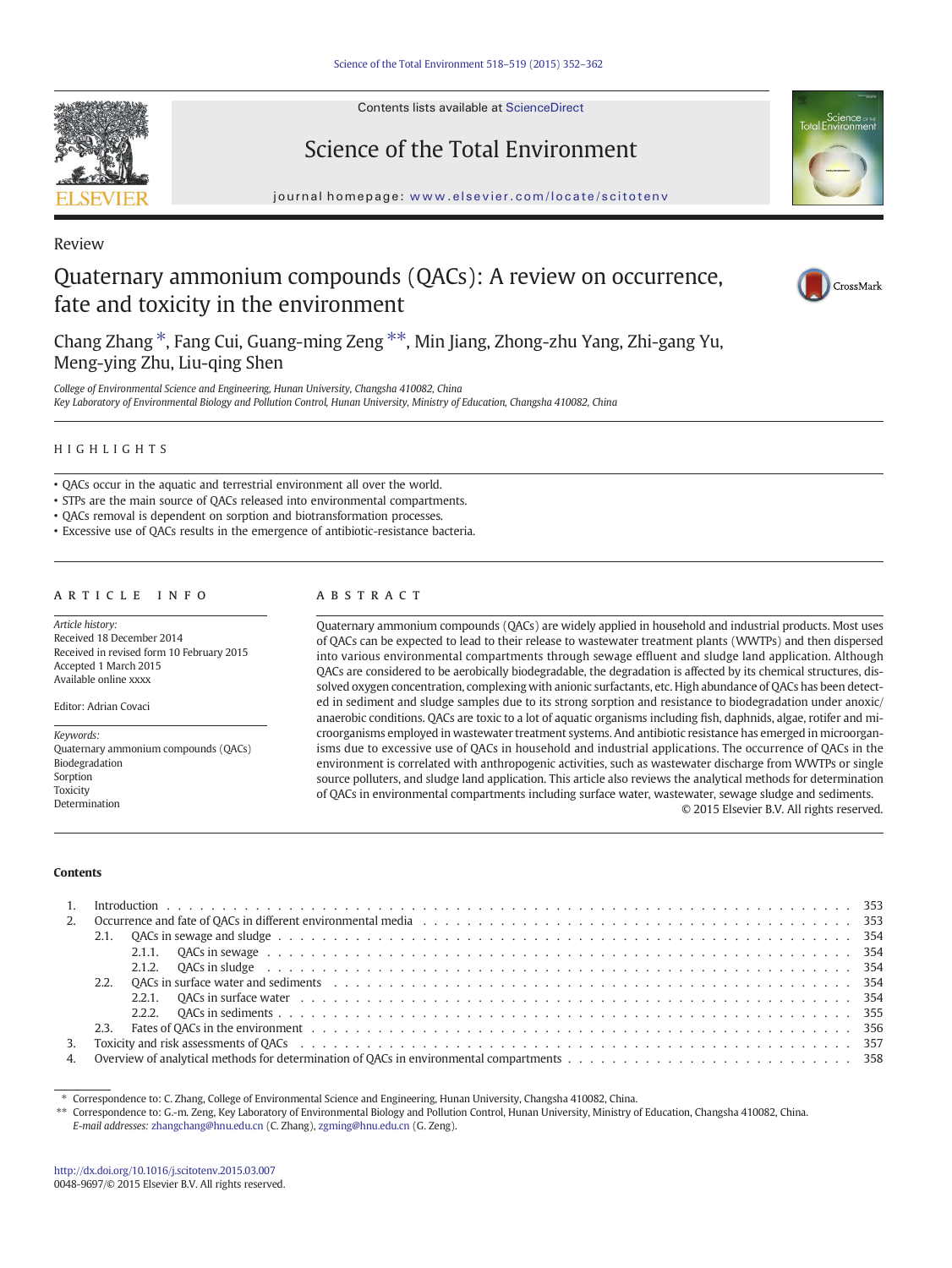| 5.<br>Conclusion | 360 |
|------------------|-----|
|                  | 360 |
| References       | 360 |

#### 1. Introduction

Currently, quaternary ammonium compounds (QACs) are the major class of cationic surfactants used as the ingredients in fabric softeners, antistatics, disinfectants, biocides, detergents, phase transfer agent and numerous personal care products, such as hair care products [\(Ding](#page-8-0) [and Tsai, 2003; Lara-Martín et al., 2010; Tsai and Ding, 2004\)](#page-8-0). Their structure contains at least one hydrophobic hydrocarbon chain linked to a positively charged nitrogen atom, and other alkyl groups which are mostly short-chain substituents such as methyl or benzyl groups. This structure gives them the property to readily adsorb to sewage sludge, soil and sediments, which are predominantly negatively charged [\(Ying,](#page-10-0) [2006; Clara et al., 2007\)](#page-10-0). The three most frequently detected QACs in natural environments are dialkyldimethyl ammonium compounds (DADMACs) (with alkyl chain lengths from C8 to C18), alkyltrimethyl ammonium compounds (ATMACs) (C12–C18) and benzylalkyldimethyl ammonium compounds (BACs) (C12–C18) (Table 1).

Due to the extensive use of QACs in domestic and industrial products, they reach wastewater treatment plants in substantial amounts. The main sources of QACs released into the environment are the discharge of effluents and sludge from sewage treatment plants (STPs) [\(Clara et al., 2007; Martinez-Carballo et al., 2007a, 2007b; Merino](#page-8-0) [et al., 2003a; Li et al., 2014\)](#page-8-0). Other local point sources, such as hospitals, laundry wastewater ([Kümmerer et al., 1997; Kreuzinger et al., 2007](#page-9-0)), and roof runoff ([Van de Voorde et al., 2012](#page-10-0)) also lead to its presence in the environment.

The fate of QACs in aerobic treatment systems has been extensively studied ([García et al., 2001; Games and King, 1982; Nishihara et al.,](#page-8-0) [2000; Nishiyama and Nishihara, 2002; Tezel et al., 2012](#page-8-0)). QACs are generally considered to be biodegradable in an activated sludge system, however, its degradation varies depending on the QAC concentration, chemical structure, complexing with anionic surfactants, microbial acclimation, etc. Removal rates higher than 90% have been obtained for QACs in WWTPs [\(Clara et al., 2007; Kreuzinger et al., 2007\)](#page-8-0). However, adsorption usually outcompetes biodegradation. And as the alkyl chain length of QAC homologues increased, an increased tendency to adsorb to sludge is observed for QACs and thus biodegradability is limited [\(Clara et al., 2007; García et al., 2001\)](#page-8-0). Therefore, QACs are significantly enriched in sewage sludge. High concentrations of QACs would adversely impact the anaerobic digestion process by inhibiting methanogenesis, resulting in methane inhibition and volatile fatty acid (VFA) accumulation [\(Tezel et al., 2006, 2008\)](#page-10-0), then affect the performance of activated sludge systems and in turn result in the decrease of the system efficiency. Moreover, risk from QACs-containing biosolids recycling on land cannot be ignored [\(Fernández Cirelli et al., 2008\)](#page-8-0). Although risk assessment results indicated that this practice would not impact human health ([Clarke and Smith, 2011](#page-8-0)), long-term research is needed to support its security and sustainability.

WWTP effluents discharged into environment could result in contamination of marine sediments with QACs ([Lara-Martín et al., 2010;](#page-9-0) [Li and Brownawell, 2009, 2010](#page-9-0)). Moreover, residual QACs that are released into sewage treatment plants and natural environment are of great concern due to their toxic effect to a lot of organisms. The toxicity of QACs to aquatic organisms was higher than that of anionic surfactants [\(Qv and Jiang, 2013; Ying, 2006](#page-9-0)). QACs could inhibit the nutrients uptake by algae resulting in lower nutrient removal efficiency in wastewater treatment plants [\(Liang et al., 2013\)](#page-9-0). Furthermore, increased use of QAC biocides and disinfectants has led to concern regarding reduction in bacteria susceptibility and biocide effectiveness ([Buffet-Bataillon](#page-8-0) [et al., 2012; Moore et al., 2008\)](#page-8-0). In addition, long-term exposure of microbial communities to QACs not only increases selecting for QAC-resistant bacteria but also for antibiotic-resistance bacteria ([Gaze et al., 2005;](#page-8-0) [Tandukar et al., 2013\)](#page-8-0), and multidrug resistance genes have been quantified in microbial communities ([Tandukar et al., 2013\)](#page-10-0). The enrichment and spread of these antibiotic-resistance bacteria which contain multidrug resistance genes are potentially adverse to both human and environmental health.

This paper reviews the occurrence of three major QACs in surface water, WWTP wastewater, sludge as well as sediments. It focuses on the fate and toxic effects of QACs in these environment compartments, and evaluates the risks that arise from its wide application, especially the increased antibiotic resistance. Furthermore, the analytical techniques used to determine QACs in various environmental compartments, such as surface water, sewage from WWTPs, sediments and sewage sludge are also reviewed in this article.

#### 2. Occurrence and fate of QACs in different environmental media

The presence of QACs in the environment is the result of anthropogenic activities since high abundances of quaternary ammonium

Table 1

Acronym, CAS registry number, molecular mass and structure of QACs considered in this review.

| <b>QACs</b>                                       | Acronym             | CAS-No         | Molecular mass | Molecular structure                      |  |  |
|---------------------------------------------------|---------------------|----------------|----------------|------------------------------------------|--|--|
| Dialkyldimethylammonium compounds (DADMACs)       |                     |                |                |                                          |  |  |
| Dioctyldimethylammonium bromide                   | DADMAC C8           | 3026-69-5      | 350            | $[CH_3(CH_2)_7]_2N(CH_3)_2Br$            |  |  |
| Didecyldimethylammonium chloride                  | DADMAC C10          | 7173-51-5      | 362            | $[CH_3(CH_2)_9]_2N(CH_3)_2Cl$            |  |  |
| Didodecyldimethylammonium chloride                | DADMAC C12          | 3401-74-9      | 418            | $[CH_3(CH_2)_{11}]_2N(CH_3)_2Cl$         |  |  |
| Ditetradecyldimethylammonium bromide              | DADMAC C14          | 68105-02-2     | 518            | $[CH_3(CH_2)_{13}]_2N(CH_3)_2Br$         |  |  |
| Dihexadecyldimethylammonium bromide               | DADMAC C16          | 70755-47-4     | 574            | $[CH_3(CH_2)_{15}]_2N(CH_3)_2Br$         |  |  |
| Dioctadecyldimethylammonium chloride              | DADMAC C18 (DODMAC) | 107-64-2       | 586            | $[CH_3(CH_2)_{17}]_2N(CH_3)_2Cl$         |  |  |
| Alkyltrimethylammonium compounds (ATMACs)         |                     |                |                |                                          |  |  |
| Dodecyltrimethylammonium chloride                 | ATMAC C12 (DTAC)    | $112 - 00 - 5$ | 264            | $CH_3(CH_2)_{11}N(CH_3)_{3}Cl$           |  |  |
| Tetradecyltrimethylammonium chloride              | ATMAC C14 (TTAC)    | 4574-04-3      | 292            | $CH_3(CH_2)_{13}N(CH_3)_{3}Cl$           |  |  |
| Hexadecyltrimethylammonium chloride               | ATMAC C16 (CTAC)    | $112 - 02 - 7$ | 320            | $CH_3(CH_2)_{15}N(CH_3)_{3}Cl$           |  |  |
| Octadecyltrimethylammonium chloride               | ATMAC C18 (OTAC)    | $112 - 03 - 8$ | 348            | $CH_3(CH_2)_{17}N(CH_3)_{3}Cl$           |  |  |
| Benzylalkyldimethylethylammonium compounds (BACs) |                     |                |                |                                          |  |  |
| Dodecylbenzyldimethylammonium chloride            | BAC C12             | 139-07-1       | 339            | $CH_3(CH_2)_{11}N(Cl)(CH_3)_2CH_2C_6H_5$ |  |  |
| Tetradecylbenzyldimethylammonium chloride         | BAC C14             | 139-08-2       | 368            | $CH_3(CH_2)_{13}N(Cl)(CH_3)_2CH_2C_6H_5$ |  |  |
| Hexadecylbenzyldimethylammonium chloride          | BAC C16             | $122 - 18 - 9$ | 396            | $CH_3(CH_2)_{15}N(Cl)(CH_3)_2CH_2C_6H_5$ |  |  |
| Octadecylbenzyldimethylammonium chloride          | BAC C18             | $122 - 19 - 0$ | 424            | $CH_3(CH_2)_{17}N(Cl)(CH_3)_2CH_2C_6H_5$ |  |  |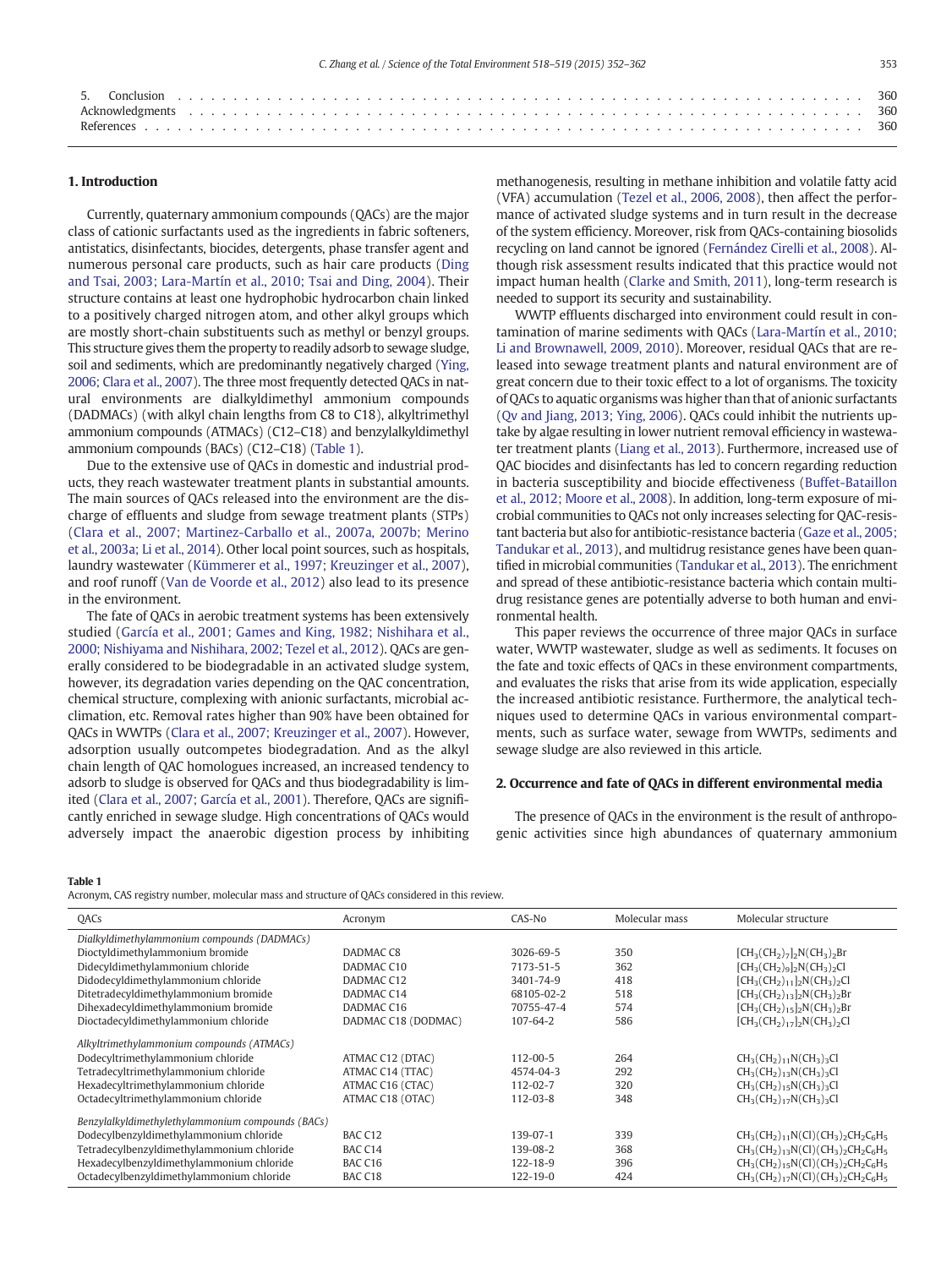surfactants are annually produced in worldwide areas. After use, most of them are released into WWTPs and then dispersed into surface water and soil/sediments through WWTP effluents and sludge land application. The occurrence of QACs in aquatic and terrestrial environment has been reviewed in terms of their concentrations in surface water, wastewater, sewage sludge and sediments.

#### 2.1. QACs in sewage and sludge

STPs are considered as the main source of QACs. Occurrence of QACs in STPs has been reported widely. Whether or not QACs can be removed by the wastewater treatment processes determines their final input into the receiving aquatic environment and related terrestrial environment.

#### 2.1.1. QACs in sewage

The analytical result from WWTPs in Austria revealed that high influent concentration levels were obtained for BAC C12 and C14 as well as DADMAC C10, with the maximum of 170 μg/L for BAC C12 [\(Martinez-Carballo et al., 2007a](#page-9-0)). In comparison to BAC and DADMAC, ATMACs were found in lower influent concentration levels with the highest concentration of 9.9 μg/L detected for ATMAC C16. Furthermore, unfiltered influents were generally higher polluted than the filtered ones, possibly due to strong adsorption of QACs onto suspended particulates. In comparison to the influents the effluents were generally below 1 μg/L, except for BAC C12 with a maximum concentration of 2.1 μg/L, which was comparable to the report of [Kreuzinger et al. \(2007\)](#page-9-0) which detected a concentration of 4.1 μg/L for BAC C12 in WWTP effluent. The investigations in the WWTPs indicated that a mean elimination rate higher than 90% was obtained for QACs during sewage treatment ([Kreuzinger](#page-9-0) [et al., 2007; Martinez-Carballo et al., 2007a\)](#page-9-0). [Clara et al. \(2007\)](#page-8-0) reported the occurrence of ATMAC, BAC and DADMAC in nine WWTP sewages. BAC C12 and BAC C14 were measured with the maximum influent concentrations of 170 μg/L and 110 μg/L, respectively. From the ATMAC homologues, ATMAC C16 was the most abundant one with influent concentrations ranging between 7.7 and 27 μg/L. Among the DADMAC homologues, DADMAC C10 was detected with the highest concentrations of 200 μg/L, while DADMAC C18 was measured with a lower influent level of 74 μg/L, which can be explained by the reduced production of DADMAC C18 since 1989/90 [\(European Commission, 2002\)](#page-8-0). The effluent concentrations of QACs were generally lower than 1 μg/L, except for ATMAC C16 (1.1  $\mu$ g/L) and DADMAC C18 (3.5  $\mu$ g/L). The removal rates were higher than 95% for most WWTPs for BACs and ATMACs, and biotransformation seems to be the major removal pathway ([Clara et al., 2007](#page-8-0)). Meanwhile, lower removal rates but higher than 90% were obtained for DADMACs, with approximately 70% were due to adsorption to the sludge and removal via the excess sludge, and approximately 20% were due to biotransformation.

There is a lack of information concerning QAC concentrations in WWTP sewage in China. Limited data showed the presence of BAC C12–16 and ATMAC C12 in plant wastewater, sanitary wastewater and medical wastewater in Wuhan, China, with concentrations in the range of 0.9–3.7 μg/L [\(Peng et al., 2011](#page-9-0)).

Indirect discharger wastewaters and industrial effluent containing high concentrations of QACs may disrupt the treatment efficiency after releasing into WWTPs. [Kreuzinger et al. \(2007\)](#page-9-0) reported that indirect discharge wastewaters from hospitals and laundries were highly contaminated with BAC C12 and DADMAC C10, with the highest effluent concentrations detected at 2800 and 210 μg/L, respectively. High levels of BAC C12–18 ranged from 0.5 μg/L to 100 μg/L were detected in industrial effluent from an industrial park located in Taiwan, with the highest concentration detected for BAC C18 (100 μg/L) [\(Ding and Liao,](#page-8-0) [2001\)](#page-8-0). [Merino et al. \(2003a\)](#page-9-0) studied the raw sewage and final effluent concentrations of BAC C12, C14 and C16 in two WWTPs in Spain. The concentrations of BACs in raw sewage were detected in the range of 0.14–49 μg/L. Between the two WWTPs, the one received 30% industrial effluents (mainly from laundries and olive oil industries) and 70%

domestic wastewaters showed higher BAC homologue concentration than the other which received mainly domestic effluents.

#### 2.1.2. QACs in sludge

Mainly two pathways are responsible for the removal of QACs in STPs, namely biodegradation and adsorption by active sludge. However, an increased tendency to adsorb to the sludge is observed for QAC homologues as the alkyl chain length increased [\(Clara et al., 2007\)](#page-8-0).

High abundances of QACs have been detected in sludge samples in the past time [\(Breen et al., 1996; Gerike et al., 1994\)](#page-8-0). Mean concentrations of 3.67 g/kg (in 1991) of DTDMAC have been found in sludge from five WWTPs in Switzerland. After that, DTDMAC has been replaced in Europe by easily biodegradable diethyl ester dimethylammonium chloride (DEEDMAC) [\(Giolando et al., 1995\)](#page-8-0). And the concentration of DTDMAC detected in the same five WWTPs has dropped to 0.21 g/kg of dry sludge in 1994 ([Fernández et al., 1996\)](#page-8-0). In contrast, the concentrations of DADMAC, BAC and ATMAC in activated and dehydrated sludge collected from two WWTPs in Spain were significantly lower, ranged from 0.1 to 34 mg/kg [\(Merino et al., 2003b](#page-9-0)). [Martinez-Carballo et al.](#page-9-0) [\(2007b\)](#page-9-0) reported the total QAC concentration in sludge samples ranged from 22 to 103 mg/kg for the three WWTPs in Austria. The WWTP which was influenced remarkably by industrial wastewater showed higher QAC concentration in the sludge than that of the other two WWTPs which received mainly domestic wastewater. The sludges were mainly contaminated by BAC C12, BAC C14, DADMAC C10 and DADMAC C18, with maximum concentrations of 25 mg/kg, 23 mg/kg, and 27 mg/kg detected for BAC C12, BAC C14, and DADMAC C10, and the highest mean concentration of 10 mg/kg dry sludge for DADMAC C18. Among the ATMAC homologues, ATMAC C16 was the most abundant, with the highest concentration range of 0.16 to 8.4 mg/kg of dry sludge. While ATMAC C12 and ATMAC C14 were detected in the lower concentration range between not detected  $\langle$  ( $\langle$ LOD) and 81 μg/kg of dry sludge.

Extremely high concentrations of QACs in the sludge were reported in the WWTP of Guangzhou, China, with total BAC, ATMAC and DADMAC concentrations of 3.6, 8.3 and 156 μg/g, respectively [\(Li](#page-9-0) [et al., 2014](#page-9-0)). The total concentration of QACs (167 μg/g) was higher than that measured in the sludge samples of Austria (22–103 μg/g) [\(Martinez-Carballo et al., 2007b](#page-9-0)). Recently, [Ruan et al. \(2014\)](#page-9-0) reported that the concentration of BAC, ATMAC and DADMAC in fifty-two municipal sewage sludge samples in China was in the range of 0.94–191  $\mu$ g/g, 0.38–294 μg/g, and 0.64–343 μg/g dry weight respectively, with median values of 1.09 μg/g, 18.9 μg/g and 25.1 μg/g respectively. Among the ATMAC, ATMAC C18 was the most abundant homologue. The average proportion of ATMAC homologues constituted of total ATMAC concentrations in the decreasing order: ATMAC C18 (40%), ATMAC C22 (39%), ATMAC C16 (13%), and ATMAC C20 (4.9%). For the BAC homologues, BAC C12 was the most abundant (average percentage: 69%), following by BAC C14 (23%), BAC C18 (5.4%), and BAC C16 (3.0%). The high concentration of BAC C12 and C14 detected in sewage sludge may be correlated with their wide usage in China. Similar to the composition of DADMACs reported in sewage sludge in European countries [\(Martinez-Carballo et al., 2007b; Merino et al., 2003b](#page-9-0)), DTDMAC (C16:C16, C16:C18 and C18:C18) was the most abundant homologues in China, which constituted 95% of total DADMAC concentrations.

These studies reveal QACs can be removed by adsorption onto sludge without being completely biodegraded. This also demonstrates the need to investigate the composition and distribution of QACs in sludge, since they could re-enter the ambient environment through sludge land application and thus become potentially hazardous [\(Clarke and Smith, 2011; Fernández Cirelli et al., 2008\)](#page-8-0).

#### 2.2. QACs in surface water and sediments

#### 2.2.1. QACs in surface water

Generally, QACs are present in surface water bodies at concentrations in the μg/L ranges. In an earlier study, [Ferrer and Furlong \(2001\)](#page-8-0)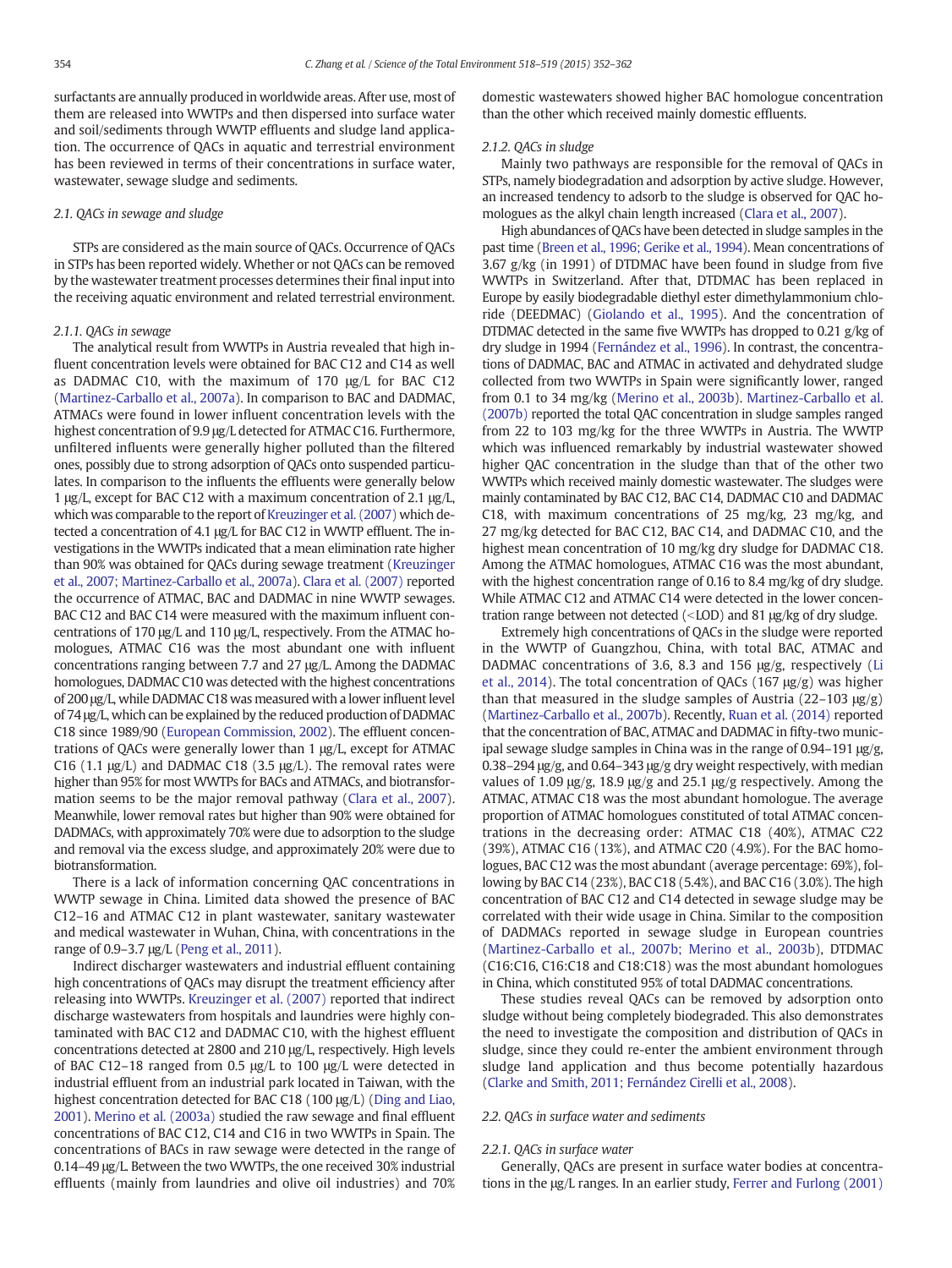detected BAC C12 and BAC C14 in the surface water downstream from five WWTPs in the US in the range of 2.7 to 5.8 μg/L and 6.3 to 36.6 μg/L, respectively. In the surface water of Austria, the highest concentrations of QACs were detected for BAC C12, BAC C14 and DADMAC C10, with a maximum of 1.9 μg/L ([Martinez-Carballo et al.,](#page-9-0) [2007a\)](#page-9-0). QAC concentrations are correlated with rainfall for the reason that rainy weather results in a higher content of particulate matter in the rivers and thus more QAC adsorption occurs. [Kreuzinger et al.](#page-9-0) [\(2007\)](#page-9-0) reported that the concentrations of DADMAC in surface water samples in Austria were determined mainly below 0.1 μg/L, except for DADMAC C10 and DADMAC C18, with the highest concentration of 0.15 and 0.19 μg/L, respectively. Meanwhile, the concentrations of BAC in surface waters were mainly below 1 μg/L, except for BAC C12, with the highest concentration of 1.9 μg/L. The total concentrations of BAC in Taiwanese river water ranged from 2.5 to 65 μg/L ([Ding and Liao,](#page-8-0) [2001\)](#page-8-0). Among the compound, BAC C18 was the most abundant one with a level of 2.1–55 μg/L, followed by BAC C16 in the range of 0.4– 5.3 μg/L. The data clearly indicated that high abundance of BAC C18 existed in household wastewaters in Taiwan and was directly discharged into the rivers. In contrast, the level of ATMAC homologues (C12–18) in Taiwanese river water was lower, with the total measured concentrations ranged from nondetectable to 1.24 μg/L [\(Ding and Tsai,](#page-8-0) [2003](#page-8-0)). Recently, [Olkowska et al. \(2013\)](#page-9-0) detected that the total concentration of BACs (C12–16) in surface water samples ranged from  $0.0725 \pm 0.0014$  to  $0.342 \pm 0.014$  μg/mL in Poland. The samples were mainly contaminated by BAC C12, since they were detected almost in every sample with a concentration higher than 0.0188 μg/mL.

However, publications that monitored these compounds in the seawater are scarce. A recent study determined two biocidal QACs: DADMAC C10 and BAC C12, in seawater by liquid chromatography– mass spectrometry (LC–MS) for the first time [\(Bassarab et al., 2011](#page-8-0)). The sampling sites were chosen at three different locations along the North East coast of England. The level of DADMAC C10 correlated with distance from the mouth of the River Tyne, with concentration ranged from n.d. to 195 ng/L, whereas BAC C12 was not detected.

#### 2.2.2. QACs in sediments

QACs can be found in sediments of surface water due to its strong adsorption and recalcitrance to biodegradation, but with much lower levels compared with sludge samples. The municipal wastewater input is considered to be the major source of the QACs in the sediments. The varied QAC compositions detected in sediments may be correlated with differences in the composition of QACs entering municipal

#### Table 2

Occurrence of QACs in sediments/sewage sludge in different countries.

wastewaters and the efficacy of local sewage treatment. Table 2 listed some of the reported data on the levels of QACs measured in sewage sludge and sediments in some countries.

The maximum of 3.6 mg/kg and 2.1 mg/kg of dry sediment was detected for BAC C12 and DADMAC C18, respectively, in the sediment samples of Austria [\(Kreuzinger et al., 2007; Martinez-Carballo et al.,](#page-9-0) [2007b](#page-9-0)). Higher concentration levels were achieved for DADMAC-C10, C16 and C18 as well as BAC-C12 and BAC-C14 with a mean concentration above 100 μg/kg, while BAC-C16 and BAC-C18 were determined with a mean concentration below 100 μg/kg [\(Martinez-Carballo et al.,](#page-9-0) [2007b](#page-9-0)). This result was comparable to the study conducted by [Ferrer](#page-8-0) [and Furlong \(2002\)](#page-8-0), which detected BAC homologues in river sediment samples of the US in the concentration range of 22 to 206 μg/kg. However, QACs detected in estuarine sediments from the US showed higher contaminated total concentration (1.8 to 74 mg/kg) [\(Li and](#page-9-0) [Brownawell, 2009](#page-9-0)), with BACs and DADMACs determined in the concentrations range of 0.12–21 mg/kg and 1.7–52 mg/kg, respectively. The much greater concentrations of DADMACs detected in estuarine sediments are likely attributed to its widely use as fabric softeners in the US and the chosen of the sampling sites, since two sampling sites are located in more sewage-affected areas. The occurrence of QACs in urbanized Hudson River Estuary (HRE) in the US was studied as well, with total concentrations ranged between 0.98 and 114 mg/kg ([Li and](#page-9-0) [Brownawell, 2010\)](#page-9-0). The median values for BAC, ATMAC and DADMAC were 1.5, 0.52 and 26 mg/kg, respectively. Among the BAC homologues, the highest median concentration was measured for BAC C18 (490 μg/kg). The higher levels of BAC C18 reported in this study is likely attributed to its widely use in personal care products that may reach WWTPs. A related report which studied the evolution of ATMAC homologues in surficial sediments from Jamaica Bay detected behentrimonium homologues (ATMAC C20, and especially ATMAC C22) for the first time and indicated its increase use in personal care products in recent years [\(Lara-Martín et al., 2010\)](#page-9-0). The concentrations of behentrimonium ranged from 93–1559 μg/kg in 1998 to 1232–5299 μg/kg in 2008, which were higher than those of other shorter alkyl chain homologues such as ATMAC C16 and ATMAC C18. This result may have been linked to replacement of shorter alkyl chain ATMACs in some personal care products.

Field measurements on the levels of QACs in sediments of China are scarce. A recent study reported the occurrence of QACs in the surficial sediments of the Pearl River Estuary (PRE) ([Li et al., 2014\)](#page-9-0). The average composition patterns of QACs in the sediments were consistent with that detected in the sludge from the WWTP at Guangzhou, the biggest

| Countries | Concentration                                             |                                        | Total OAC                                   | Solid type                                              | References                                                    |                                                           |                                  |                                     |  |
|-----------|-----------------------------------------------------------|----------------------------------------|---------------------------------------------|---------------------------------------------------------|---------------------------------------------------------------|-----------------------------------------------------------|----------------------------------|-------------------------------------|--|
|           | <b>DTDMAC</b>                                             | <b>DADMAC</b>                          |                                             | <b>BAC</b><br><b>ATMAC</b>                              |                                                               |                                                           |                                  |                                     |  |
|           |                                                           | C8: C10                                | C10: C10                                    |                                                         |                                                               |                                                           |                                  |                                     |  |
| China     | 159-7700 ng/g<br>(median: 1120 ng/g)<br>$156,000$ ng/g    |                                        |                                             | $16.5 - 2010$ ng/g<br>(median: 176 ng/g)<br>$8300$ ng/g | 49.3-1530 $\frac{ng}{g}$<br>(median: 452 ng/g)<br>$3610$ ng/g | $0.2 - 11.2 \text{ µg/g}$<br>$167 \mu g/g$                | Surficial<br>sediments<br>Sludge | Li et al. (2014)                    |  |
| China     | $0.64 - 343 \mu g/g$<br>$(median: 25.1 \mu g/g)$          |                                        |                                             | $0.38 - 294 \,\mathrm{\mu g/g}$<br>(median: 18.9 µg/g)  | $0.94 - 191 \text{ µg/g}$<br>$(median: 1.09 \mu g/g)$         | $1.12 - 505 \,\mathrm{\mu g/g}$<br>(median: 59.2 µg/g)    | Sludge                           | Ruan et al. (2014)                  |  |
| Austria   | $582a \mu g/kg$ ; $709b \mu g/kg$<br>(mean concentration) |                                        |                                             | $35a \mu g/kg$ ; $19b \mu g/kg$<br>(mean)               | $1023a$ µg/kg;<br>$351b \mu g/kg$<br>(mean)                   | $1640a$ µg/kg;<br>$1079b \mu g/kg$<br>(mean)              | Sediments                        | Martinez-Carballo<br>et al. (2007b) |  |
|           | No data                                                   |                                        |                                             | $0.16 - 8.5$ mg/kg                                      | No data                                                       | $22 - 103$ mg/kg                                          | Sludge                           |                                     |  |
| <b>US</b> | 1700-52,000 ng/g                                          |                                        |                                             |                                                         | $121 - 21,000$ ng/g                                           | 1800-74,000 ng/g                                          | Urban estuarine<br>sediment      | Li and Brownawell<br>(2009)         |  |
| <b>US</b> |                                                           |                                        |                                             | $481 - 2820$ ng/g (1998) –<br>1600-6750 ng/g<br>(2008)  |                                                               | 1600-6750 ng/g<br>(2008)                                  | Urban estuarine<br>sediment      | Lara-Martín et al.<br>(2010)        |  |
| <b>US</b> | $690 - 110,000$ ng/g<br>(median: 26,000 ng/g)             | $n.d.-767$ ng/g<br>$(10 \text{ ng/g})$ | $n.d. -4100$ $ng/g$<br>$(190 \text{ ng/g})$ | $8.6 - 5300$ ng/g<br>(median: 520 ng/g)                 | $100 - 17,700$ ng/g<br>(median: $1400 \text{ ng/g}$ )         | $0.98 - 114 \,\mathrm{\mu g/g}$<br>$(median: 29 \mu g/g)$ | Urban estuarine<br>sediment      | Li and Brownawell<br>(2010)         |  |

June.

August.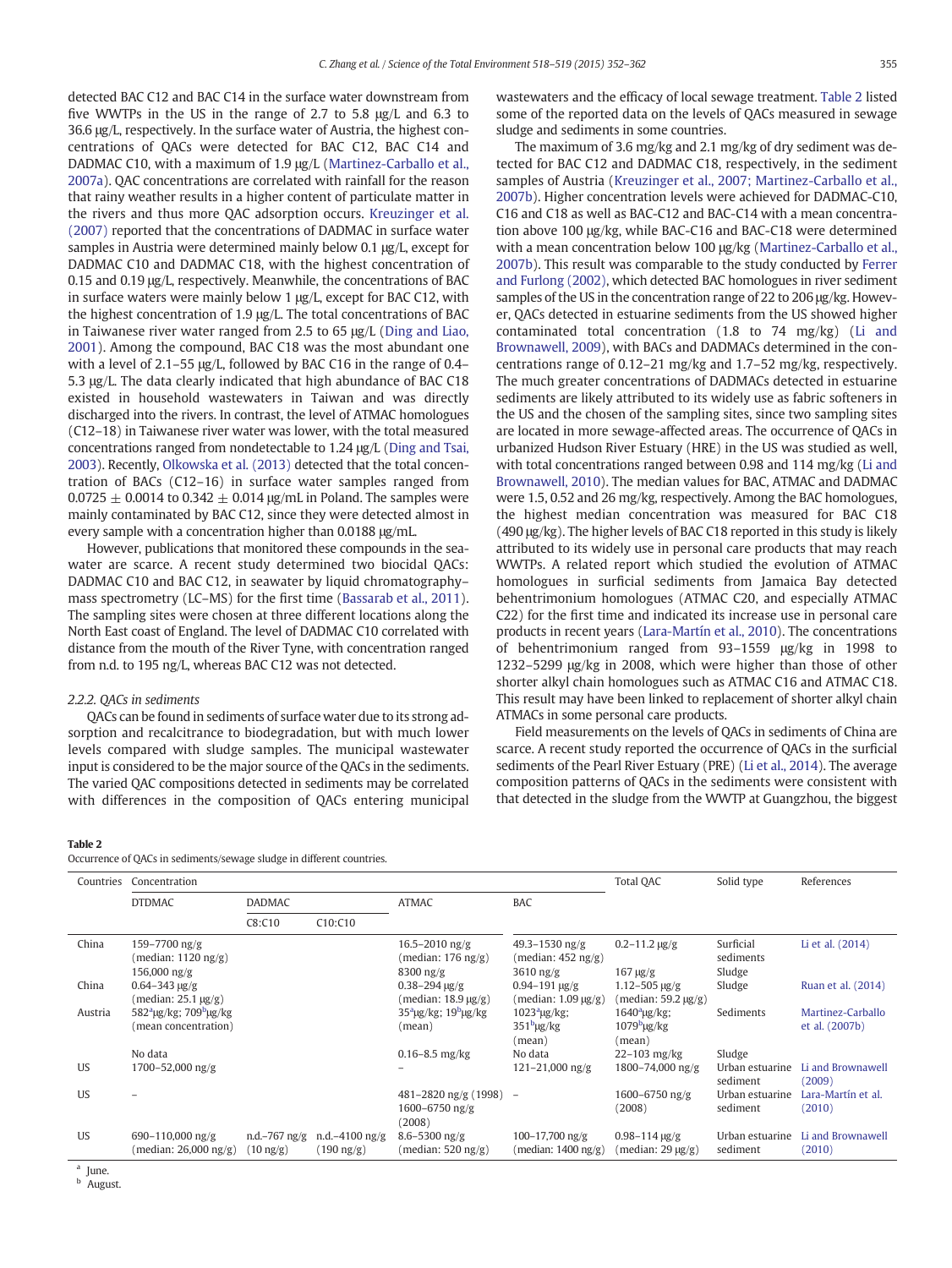city in the PRE, indicating that the major contribution of QACs in the sediments was from the municipal wastewater inputs. In the sediment samples, total BACs, ATMACs and DADMACs were in the range of 49.3–1050, 16.5–2010, and 159–7700 μg/kg respectively, with median values of 452, 176 and 1120 μg/kg respectively, which were relatively lower than those found in the HRE in the US [\(Li and Brownawell,](#page-9-0) [2010\)](#page-9-0). Among the BAC homologues, BAC C12 was the most abundant with an average percentage of 69%, which was similar to the composition patterns of industrial BAC mixture. ATMAC C16 and ATMAC C18 were two major ATMAC homologues with an average percentage of 36% and 64%, respectively. Among the DADMACs, DTDMACs (the alkyl chain length congeners primarily consist of C16:C16, C16:C18, C18:C18) possessed 94% of the total DADMACs detected in the sediments, which were similar to that found in the sediments of the HRE [\(Li and Brownawell, 2010\)](#page-9-0). In contrast, DADMAC (C10:C10) only has an average percentage of 4% of the total DADMACs. All the sediments in the PRE showed uniform QAC average composition patterns, indicating its persistence in the estuary sediments. Furthermore, the total concentrations of QACs  $(0.24-10.3 \text{ µg/g})$  were higher than that of polychlorinated biphenyls (PCBs) (7.69–32.3 ng/g) detected in the same sediment samples ([Li et al., 2014\)](#page-9-0). Similarly, [Li and Brownawell](#page-9-0) [\(2010\)](#page-9-0) reported that the total concentrations of QACs (median  $\Sigma$ OACs = 29 μg/g) are higher than that of polycyclic aromatic hydrocarbon (median ΣPAH = 2.1 μg/g) detected in the same estuarine sediments. Moreover, QAC homologues are frequently found in freshwater sediment by nontarget analysis of emerging contaminants [\(Chiaia-Hernandez et al., 2013; Terzic and Ahel, 2011](#page-8-0)), which further demonstrates their persistence in the environment. All these findings suggest that the presence of QACs in the environment should receive great attention.

#### 2.3. Fates of QACs in the environment

Sorption and biodegradation (biotransformation) are the two main processes influencing the fate of QACs in different environmental compartments. QACs have a high adsorption affinity onto a wide variety of materials such as sewage sludge, sediments, bacterial cell walls, clay, and humic materials ([van Wijk et al., 2009\)](#page-10-0). The adsorption ability of QACs in the environment not only depends on the QAC structure, but also depends on sediment/soil nature and environmental parameters [\(Ying, 2006](#page-10-0)). In wastewater treatment systems, an increased alkyl chain length of QAC homologues will result in an increased tendency to adsorb to the sludge and the proportion via excess sludge removal increases [\(Clara et al., 2007](#page-8-0)). Similarly, [Ismail et al. \(2010\)](#page-9-0) reported the extent of sorption of four QACs on four sludges in the following order of decreased affinity: ATMAC C16 > BAC C16 > BAC C12 > ATMAC C12. Although a benzyl group further enhances the adsorption, this effect diminishes as the alkyl chain length increases. The decrease of temperature and sludge particle size could also increase the sorption of QAC onto activated sludge ([Ren et al., 2011\)](#page-9-0). Moreover, QACs and anionic surfactants can form complexes in STPs. These complexes have high adsorption affinity onto sludge, resulting in improved elimination of QACs in the presence of LAS ([Sutterlin et al., 2008a\)](#page-9-0). Nevertheless, biotransformation seems to be still the most relevant removal pathway for ATMACs, BACs and DADMAC C10 [\(Clara et al., 2007\)](#page-8-0).

QACs are generally considered biodegradable under aerobic conditions [\(Nishihara et al., 2000; Nishiyama and Nishihara, 2002;](#page-9-0) [Patrauchan and Oriel, 2003; Takenaka et al., 2007\)](#page-9-0). The biodegradation of QACs can be affected by several factors, such as QAC chemical structure, concentration, and complexing with anionic surfactants and microbial community acclimatization [\(Brycki et al., 2014; Liffourrena et al., 2008;](#page-8-0) [Qin et al., 2005](#page-8-0)). With increasing alkyl chain length or the substitution of a methyl group with a benzyl group, the biodegradation rate of QACs would decrease ([García et al., 2001](#page-8-0)). The primary degradation of octadecyltrimethylammonium chloride (OTAC) occurred with a half-life of about 2.5 h in the laboratory scale activated sludge system [\(Games](#page-8-0) [and King, 1982\)](#page-8-0). Long chain alkyltrimethylammonium salts were able to be ultimately biodegraded in activated sludge obtained from a municipal sewage treatment plant ([Nishiyama et al., 1995](#page-9-0)). Initially, alkyltrimethylammonium salt is degraded to trimethylamine (TMA) through N-dealkylation, and TMA is further degraded to dimethylamine (DMA) and methylamine (MMA). These intermediates are finally mineralized to ammonium and carbon dioxide [\(Nishiyama et al., 1995\)](#page-9-0). Pseudomonas fluorescens TN4, isolated from activated sludge, was demonstrated to be able to degrade didecyldimethylammonium chloride (DDAC) as well as alkyltrimethylammonium and alkylbenzyldimethylammonium salts in the similar N-dealkylation process ([Nishihara et al., 2000](#page-9-0)). [Nishiyama and Nishihara \(2002\)](#page-9-0) reported that P. fluorescens F7 and F2, isolated from the activated sludge of a municipal wastewater treatment plant, were able to completely degrade dodecyltrimethylammonium bromide (DTAB). In contrast, [Liffourrena](#page-9-0) [et al. \(2008\)](#page-9-0) reported that Pseudomonas putida A ATCC 12633 could degrade tetradecyltrimethylammonium bromide (TTAB) resulting in the formation of TMA. However, TMA accumulated inside the cell and ceased the biotransformation of TTAB. Continuous exposure of Pseudomonas sp. strains 7–6 in gradually increasing concentrations of dodecyltrimethylammonium chloride (DTAC) medium could led to high tolerance and biodegradation of DTAC ([Takenaka et al., 2007](#page-10-0)). Two pathways responsible for DTAC metabolism by strains 7–6 were proposed, with a main pathway and a minor pathway ([Takenaka](#page-10-0) [et al., 2007](#page-10-0)). Previous studies of QAC biotransformation pathways mainly focused on non-benzyl quaternary ammonium surfactants, the information on the biotransformation of BACs is limited. Recently, [Tezel et al.](#page-10-0) [\(2012\)](#page-10-0) reported that tetradecylbenzyldimethylammonium chloride  $(C<sub>14</sub>BDMA-Cl)$  was completely mineralized by an enriched Pseudomonas spp. community fed on benzalkonium chlorides (BACs) as the sole carbon and energy source.  $C_{14}$ BDMA-Cl biotransformation starts with cleavage of the  $C_{\text{alkyl}}-N$  bond resulting in the production of benzyldimethylamine (BDMA) as the first intermediate. BDMA is then converted to ammonia through a debenzylation followed by Ndemethylation processes. This biotransformation process is promising because the  $EC_{50}$  value of BDMA was 500-fold higher than that of  $C_{14}$ BDMA-Cl, which means the environment impact of  $C_{14}$ BDMA-Cl is reduced [\(Tezel et al., 2012](#page-10-0)). Similarly, [Tandukar et al. \(2013\)](#page-10-0) reported that long-term exposure of aerobic microbial communities to BACs leads to the enrichment of BAC-resistant/degrading species, which belongs to genus Pseudomonas. Other species that can degrade BACs is Aeromonas hydrophila sp. K, which was isolated from contaminated soil [\(Patrauchan and Oriel, 2003\)](#page-9-0). BAC biodegradation starts with the fission of Calkyl-N bond, leading to the production of BDMA. Then, BDMA undergoes N-demethylation reactions to form benzylmethylamine (BMA) and benzylamine (BA). However, this degradation was not complete due to the inhibitory effect of BA ([Patrauchan and Oriel, 2003\)](#page-9-0). Microbial community adapted to BAC exposure is primarily due to selective enrichment of BAC-degrading Pseudomonas nitroreducens population, which may represent a useful inoculum for degrade BACs in both engineered and natural environment [\(Oh et al., 2013\)](#page-9-0).

Biological nitrogen removal (BNR) is typically employed for the treatment of wastewater containing QACs. However, QACs have a detrimental influence on nitrification and denitrification processes, which leads to reduced nitrogen removal capacity ([Hajaya and Pavlostathis,](#page-8-0) [2012; Kreuzinger et al., 2007; Yang, 2007\)](#page-8-0). BAC was reported to inhibit denitrification at a concentration of 50 mg/L and above, and low temperatures exacerbate its inhibitory effect on nitrite reduction [\(Hajaya](#page-8-0) [et al., 2011\)](#page-8-0). However, microbial acclimation and enrichment would contribute to reduced inhibition and enhanced biodegradation of BACs in the laboratory scale BNR system [\(Hajaya and Pavlostathis, 2012,](#page-8-0) [2013\)](#page-8-0). Respiratory inhibition is also responsible for the fate of QACs in activated sludge. BAC inhibits oxygen uptake and use by inhibition of the respiratory enzymes, thereby causing prolonged COD substrate utilization. After most of the readily degradable COD is utilized, the degradation of BAC begins ([Zhang et al., 2011](#page-10-0)).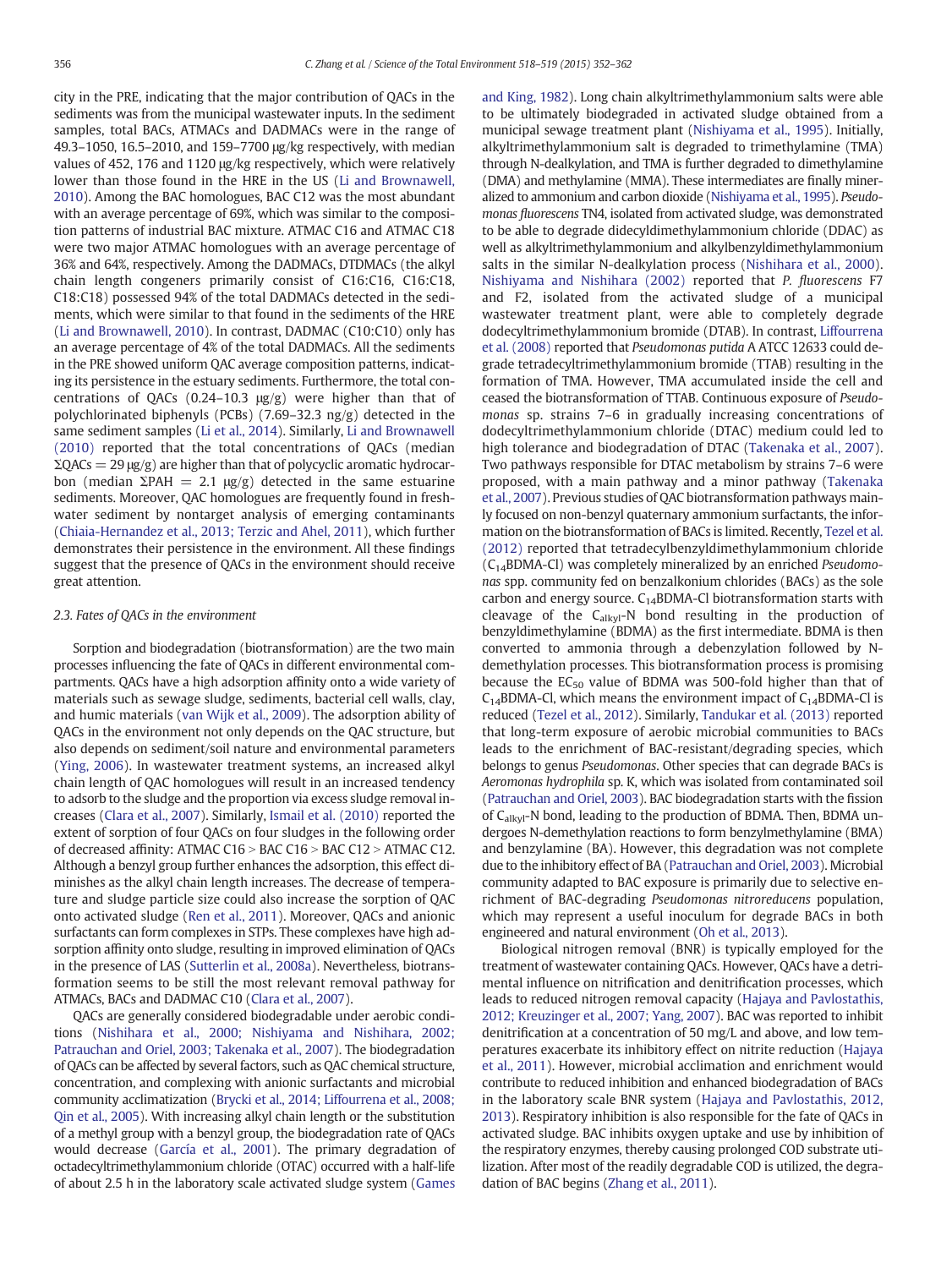QACs usually showed no or poor biodegradation under anaerobic/ anoxic conditions ([García et al., 1999, 2000; Hajaya et al., 2011; Tezel](#page-8-0) [et al., 2006, 2007, 2008; Tezel, 2009; Tezel and Pavlostathis, 2009](#page-8-0)). No anaerobic biodegradation was observed for di (hydrogenated tallow) dimethylammonium chloride (DHTDMAC) at a concentration of 32 mg/g dry sludge, whereas high biodegradation levels were obtained for two ester quaternary ammonium compounds (esterquats) at the same test conditions [\(García et al., 2000](#page-8-0)). Similarly, [Watson et al.](#page-10-0) [\(2012\)](#page-10-0) reported biotransformation of two esterquats by the mixed methanogenic culture, below their inhibitory concentrations.

QACs were reported to adversely impact the anaerobic digestion process by inhibiting methanogenesis, and the inhibition depended on the QAC concentration and structure [\(García et al., 1999; Tezel et al.,](#page-8-0) [2006](#page-8-0)). High concentrations of QAC may affect the stability of an anaerobic digester resulting in accumulation of VFAs and a decrease of the COD removal efficiency [\(Watson et al., 2012\)](#page-10-0). [Tezel and Pavlostathis](#page-10-0) [\(2009\)](#page-10-0) reported that long-term inhibition of methanogenesis and accumulation of VFAs were observed at and above 50 mg/L BAC concentration. Inhibitory effects of QACs on biogas production increased with decreasing alkyl chain length, while the substitution of a benzyl group for a methyl group did not have significant differences on biogas production ([García et al., 1999](#page-8-0)). Similar results were obtained by [Tezel](#page-10-0) [et al. \(2006\)](#page-10-0) who reported that the inhibitory effects of four QACs on methanogenesis decreased according to the following order:  $dioctyl > octyl$  decyl  $>$  alkyl benzyl  $>$  didecyl. Conversely, the adsorption affinity of QACs on the biomass decreased according to the following series: didecyl > alkyl benzyl > octyl decyl > dioctyl. Additionally, complete recovery of methanogenesis was observed in this reactor over seven feeding cycles, probably due to enhanced microbial community acclimatization after exposure to QACs.

#### 3. Toxicity and risk assessments of QACs

The wide occurrence of QACs in different environmental compartments raises concerns about their potential harm to ecosystem and human health. The toxicity of QACs has received considerable attention and reviews have focused on the toxicity of QACs both in wastewater treatment systems and in receiving waters ([Boethling, 1984; Ying,](#page-8-0) [2006](#page-8-0)). QACs are toxic to aquatic organisms such as fish, daphnids, rotifer, algae and protozoan and a lot of microorganisms ([Chen et al., 2014;](#page-8-0) [Jing et al., 2012; Kreuzinger et al., 2007; Liang et al., 2013;](#page-8-0) [Nalecz-Jawecki et al., 2003; Sandbacka et al., 2000; Sanchez-Fortun](#page-8-0) [et al., 2008; Zhu et al., 2010\)](#page-8-0). The biocidal mechanism of QACs can differ according to their structures. Typically, QACs kill bacteria by penetrating their alkyl chains into the microorganism's membrane and altering the phospholipid bilayer, thereby causing a membrane disruption that results in the leakage of intracellular constituent ([Ioannou et al., 2007;](#page-9-0) [Pérez et al., 2009; Sutterlin et al., 2008b](#page-9-0)).

Excessive use of QACs in household and industrial products leads to the concern that antibiotic resistance might emerge in engineered and natural systems [\(Hegstad et al., 2010; Ishikawa et al., 2002; Pruden](#page-8-0) [et al., 2006\)](#page-8-0). [Mc Cay et al. \(2010\)](#page-9-0) stated that subinhibitory concentrations of BACs could select for microbes resistant to these compounds as well as antibiotics. Similarly, [Gaze et al. \(2005\)](#page-8-0) reported that antibiotic and QAC resistance genes are both carried on class 1 integrons, which were screened from isolates lived in QAC-polluted environment. Thus, the chance for coselection of antibiotic resistance bacteria is increased. Long term exposure of aerobic microbial communities to BACs results in increased antibiotic resistance and reduced community diversity, which is predominantly attributed to degradation or transformation of BACs by enriched Pseudomonas species [\(Tandukar et al.,](#page-10-0) [2013](#page-10-0)). While [McBain et al. \(2004\)](#page-9-0) reported long-term exposure of domestic drain microorganisms to a QAC-containing domestic detergent (QD) did not significantly alter the antimicrobial susceptibility. Furthermore, there are studies that indicated the potential genotoxic effects of QACs to exposed eukaryotic cells at concentrations commonly found in wastewaters and employed in commercially available nasal preparations [\(Deutschle et al., 2006; Ferk et al., 2007](#page-8-0)). An in vitro study conducted by Inacio and coworkers has shown that QACs cause mitochondrial dysfunction in the mammalian epithelial cell [\(Inacio](#page-9-0) [et al., 2013](#page-9-0)). [Melin et al. \(2014\)](#page-9-0) also reported that exposure of mice to QAC disinfectant significantly damaged its reproduction health. In contrast, [Grabinska-Sota \(2011\)](#page-8-0) indicated that three groups of newly synthesized quaternary ammonium salts (QAS) and their biodegradation products will not create any carcinogenic health hazards to humans at concentrations normally found at natural bodies of water. Study also indicated that inhalation of QAC aerosols caused lung effects to mice, which may pose a potential threat to human beings [\(Larsen et al.,](#page-9-0) [2012](#page-9-0)). However, further studies are required to support these findings since most of the experiments were conducted in vitro, they did not reflect the situation in vivo. Besides, the safety of more QAC groups as well as their release into the environment warrants further investigations.

Algae are more sensitive to the presence of QACs than fish and crustaceans ([van Wijk et al., 2009](#page-10-0)). Studies under standard laboratory conditions showed that QACs have a high toxicity to algae ([Jing et al., 2012;](#page-9-0) [Liang et al., 2013; Zhu et al., 2010](#page-9-0)), since QACs are readily binded to negatively charged algal cell walls. However, the toxic effects will mitigate under realistic environmental conditions due to the presence of other sorbents such as clay, humic acid, sediments and suspended matter [\(van Wijk et al., 2009\)](#page-10-0). 96 h  $EC_{50}$  of alkyl trimethyl ammonium halides and alkyl benzyl dimethyl ammonium halides on Chlorella vulgaris ranged from 0.11 to 0.203 mg/L [\(Zhu et al., 2010\)](#page-10-0), which decreased with the length of the alkyl chain. This result was comparable to the study which reported that the calculated  $EC_{50}$  values of cetyltrimethyl ammonium chloride (CTAC) for *C. vulgaris* were  $145 \pm 13.35$  μg/L ([Ge](#page-8-0) [et al., 2010\)](#page-8-0). The inhibition effect mechanism of cetyltrimethyl ammonium bromide (CTAB) towards C. vulgaris is: with the increase of CTAB concentration, alga cell activities were inhibited, resulting in decreased uptake efficiencies of ammonia nitrogen (NH $_4^+$ ) and total phosphorus (TP) by C. vulgaris ([Liang et al., 2013](#page-9-0)).

Different species have different sensitivities towards the same QAC (see [Table 3](#page-6-0)). The short term median effective concentration values ( $EC_{50}$ ) of BAC and dimethylditetradecylammonium bromide (DADMAC C14) on algae, daphnids, rotifers and protozoans varied from 21 to 4427 μg/L [\(Kreuzinger et al., 2007](#page-9-0)). [Jing et al. \(2012\)](#page-9-0) compared the sensitivities of two green alga Chlorella pyrenoidosa and Scenedesmus quadricauda towards 13 OACs by testing their  $EC_{50}$ values. The results indicated that S. quadricauda was more tolerant to most of the tested QACs, whereas C. pyrenoidosa was proved to be more sensitive. The toxicity of benzalkonium to aquatic organisms is more intense than that of bacteria, with obtained  $EC_{50}$  of 280 μg/L and 5.9 μg/L for fish and invertebrate, respectively ([Van de](#page-10-0) [Voorde et al., 2012](#page-10-0)). In contrast,  $EC_{50}$  values of BAC for Vibrio fischeri and P. putida were reported at the concentration of 0.5 mg/L and 6.0 mg/L respectively ([Sutterlin et al., 2008b](#page-9-0)). Acute toxicity tests on Daphnia magna and Photobacterium phosphoreum obtained  $EC_{50}$ values in the range of 0.1–1 mg/L for alkyl trimethyl ammonium halides (ATMAC C12-16) and alkyl benzyl dimethyl ammonium halides (BAC C12–16) ([García et al., 2001](#page-8-0)). In addition, the substitution of a benzyl group for a methyl group increases slightly the toxicity to P. phosphoreum and appears to be more toxic to D. magna. However, an incremental difference in toxicity between homologues of different chain lengths was not observed.

In aquatic environment, QACs usually combined with other chemical contaminants as mixtures, such as aromatic hydrocarbons (AHs), anionic surfactants, and heavy metals. The toxic effect of binary mixtures is significantly different from that of the QAC individuals. The binary mixtures of CTAC and AHs displayed a synergetic toxic effect on C. vulgaris in the low AH concentration range, however, when at high concentrations of AHs, the joint action of mixtures changed from synergistic effect to antagonistic effect due to competitive adsorption between CTAC and AHs ([Ge et al., 2010](#page-8-0)). Similar result was observed in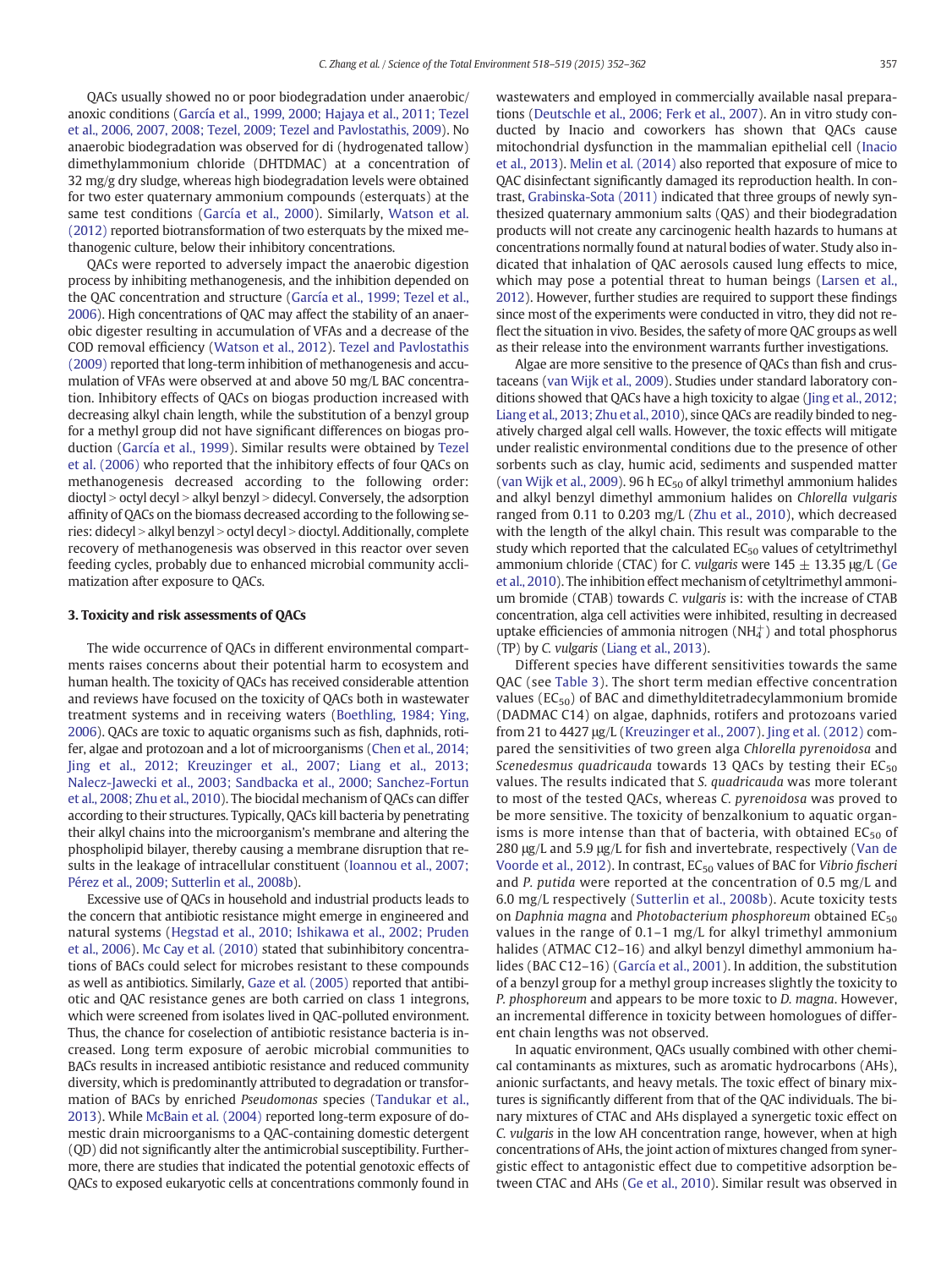#### <span id="page-6-0"></span>Table 3

Aquatic toxicity values for quaternary ammonium compounds (QACs).

| QAC                                                  | Species                    | Test                     | Value $(mg/L)$ | References               |
|------------------------------------------------------|----------------------------|--------------------------|----------------|--------------------------|
| Alkyltrimethylammonium halides (ATMAC C12-16)        | Daphnia magna              | $IC_{50}$                | $0.13 - 0.38$  | García et al. (2001)     |
|                                                      | Photobacterium phosphoreum | $EC_{50}$                | $0.24 - 0.63$  |                          |
| Dodecyltrimethylammonium bromide (DTAB/DADMAC C12)   | D. magna                   | $24h$ -EC <sub>50</sub>  | 0.37           | Sandbacka et al. (2000)  |
|                                                      | Rainbow trout              | 24 $h$ -LC <sub>50</sub> | 40.53          |                          |
|                                                      | C. vulgaris                | 96 h $EC_{50}$           | 0.188          | Zhu et al. (2010)        |
| Tetradecyltrimethylammonium bromide (TTAB/ATMAC C14) | D. magna                   | 24 h-EC $50$             | 0.091          | Sandbacka et al. (2000)  |
|                                                      | Rainbow trout              | 24 $h$ -LC <sub>50</sub> | 2.51           |                          |
|                                                      | C. vulgaris                | 96 h $EC_{50}$           | 0.182          | Zhu et al. (2010)        |
| Hexadecyltrimethylammonium bromide (CTAB/ATMAC C16)  | D. magna                   | 24 $h$ -EC <sub>50</sub> | 0.058          | Sandbacka et al. (2000)  |
|                                                      | Rainbow trout              | $24 h$ -LC <sub>50</sub> | 0.6            |                          |
|                                                      | C. vulgaris                | 96 h $EC_{50}$           | 0.156          | Zhu et al. (2010)        |
| Hexadecyltrimethylammonium chloride (CTAC/ATMAC C16) | C. vulgaris                | 96 h $EC_{50}$           | 0.137          | Zhu et al. (2010)        |
|                                                      | C. vulgaris                | 96 h- $EC_{50}$          | 0.15           | Ge et al. (2010)         |
| Octadecyltrimethylammonium bromide (STAB/ATMAC C18)  | C. vulgaris                | 96 h $EC_{50}$           | 0.11           | Zhu et al. (2010)        |
| Alkylbenzyldimethylammonium halides (BAC C12-16)     | Daphnia magna              | $IC_{50}$                | $0.13 - 0.22$  | García et al. (2001)     |
|                                                      | Photobacterium phosphoreum | $EC_{50}$                | $0.15 - 0.55$  |                          |
| Benzalkonium chlorides (BAC)                         | P. subcapitata             | $72-h$ EC <sub>50</sub>  | 0.041          | Kreuzinger et al. (2007) |
|                                                      | D. magna                   | 48-h $EC_{50}$           | 0.041          |                          |
|                                                      | B. calyciflorus            | 48-h $EC_{50}$           | 0.13           |                          |
|                                                      | T. thermophila             | 24-h $EC_{50}$           | 2.94           |                          |
| Benzyldimethyldodecylammonium chloride (BAC C12)     | C. vulgaris                | 96 h $EC_{50}$           | 0.203          | Zhu et al. (2010)        |
| Benzyldimethyltetradecylammonium chloride (BAC C14)  | C. vulgaris                | 96 h EC <sub>50</sub>    | 0.174          | Zhu et al. (2010)        |
| Benzyldimethylhexadecylammonium chloride (BAC C16)   | C. vulgaris                | 96 h $EC_{50}$           | 0.161          | Zhu et al. (2010)        |
| Dimethylditetradecylammonium bromide (DADMAC C14)    | P. subcapitata             | 72-h $EC_{50}$           | 0.021          | Kreuzinger et al. (2007) |
|                                                      | D. magna                   | 48-h $EC_{50}$           | 0.023          |                          |
|                                                      | <b>B.</b> calvciflorus     | 48-h $EC_{50}$           | 0.025          |                          |
|                                                      | T. thermophila             | 24-h $EC_{50}$           | 4.43           |                          |

a recent study which indicated that the joint toxicity of CTAC (100 μg/L) and fluoranthene (Flu) (0–200 μg/L) on the algae changed from a synergetic effect to an antagonistic effect as the concentration of Flu increased from 0–50 μg/L to 50–200 μg/L ([Yu et al., 2013](#page-10-0)). The toxic interaction mechanism lies in Flu can affect the uptake of CTAC by the algae, resulting in different levels of CTAC toxicity. [Sutterlin et al. \(2008b\)](#page-9-0) found that the toxicity of BAC in the presence of anionic surfactants was different from that of individual BAC. The toxicity was not only influenced by chemical structures of the anionic compounds, but also correlated with the compound mixture ratios. Similarly, [Wong et al.](#page-10-0) [\(2012\)](#page-10-0) reported that the alkyl chain lengths of the surfactants and the mixing ratios play a crucial role in determining the toxicity of alkyltrimethylammonium bromide  $(C_nTAB)/$ sodium alkyl methyl ester  $\alpha$ -sulfonate (C<sub>n</sub>MES) mixtures against bacteria.

The aquatic toxicity of QACs has been studied by many literatures. However, the toxicity of QACs-containing sludge towards soil microbial activity is also in need of attention, as sewage sludge land application has become one of the major disposal routes in many countries [\(Clarke and Smith, 2011; Scott and Jones, 2000\)](#page-8-0). These QACscontaining biosolids together with many other contaminants would be a potential risk to soil organisms, since they may accumulate in soil over time due to its long half-life degradation. Changes in the soil environment caused due to the presence of QACs can be measured by soil quality parameters, since microbial activities are sensitive indicators to the disturbances in soil ([Sarkar et al., 2010](#page-9-0)). Hexadecyl trimethyl ammonium bromide (CTAB) is demonstrated to be more toxic than octadecyl trimethyl ammonium bromide (OTAB) on the dehydrogenase and potential nitrification activities in three different types of soils [\(Sarkar et al., 2010](#page-9-0)). CTAB and OTAB inhibited dehydrogenase activity at a concentration of 50 and 100 mg/kg soil, respectively, whereas potential nitrification was inhibited at 50 mg/kg soil of CTAB and OTAB. However, the nature of QAC molecules is not the only factor affecting its toxicity, the organic carbon content of soil is also responsible for its behavior in soil. Bioaccumulation of QACs has been reported in earthworm tissues due to the use of organoclay minerals for remediating contaminants in soil ([Sarkar et al., 2013\)](#page-9-0). However, whether long term exposure of QACs can cause chronic toxic effects to earthworms through DNA damage warrants further investigation.

In addition to the potential toxicity to soil organisms caused by QACs, its toxic effect on the freshwater sediment dwelling organisms is studied as well. [Thomas et al. \(2009\)](#page-10-0) reported that the 72 h NOEC for Caenorhabditis elegans for didecyldimethylammonium bromide (DADMAC C10) is 3344 mg/kg at 5 cmol/kg cationic exchange capacity (CEC) level based on field sediment. NOECs of dioctadecyldimethylammonium chloride (DODMAC) for Lumbriculus variegatus, Tubifex tubifex and C. elegans were greater than 5738, 1515 and 1351 mg/kg dw, respectively ([Comber et al.,](#page-8-0) [2008](#page-8-0)). Moreover, the accumulation factors of DODMAC for L. variegatus and T. tubifex were 0.22 and 0.78, respectively, indicating its low tendency to accumulate in these sediment dwelling organisms ([Comber et al., 2008](#page-8-0)). These results demonstrate the relative low toxicity ( $>100$  mg/kg dw) and bioaccumulation of QACs in the test organisms, which were probably due to strong adsorption of QACs onto particulate matters, and thus bioavailability is limited.

The database on the toxicity of QACs to aquatic and soil/sediment organisms is still fragmentary. Different species have varied responses to QACs, thus, laboratory studies conducted with single species are inadequate for predicting the toxic effects of QACs in natural environment. Therefore, laboratory studies conducted with more aquatic and soil/sediment species could be much more helpful in the QAC risk assessment process. Additionally, the long term exposure effects of QACs on reproduction and growth of organisms as well as the toxic effects of binary mixtures still need further research.

#### 4. Overview of analytical methods for determination of QACs in environmental compartments

QACs are widely applied in domestic and industrial applications. Therefore, QACs will inevitably get into different compartments of ecosystems. Their toxicity and persistence are such that an accurate and sensitive analytical method must be developed to better understand the occurrence, distribution and fate of trace level QACs in various environmental samples.

Over the last decades, numerous methods for analysis of QACs in different compartments have been developed. QACs are commonly treated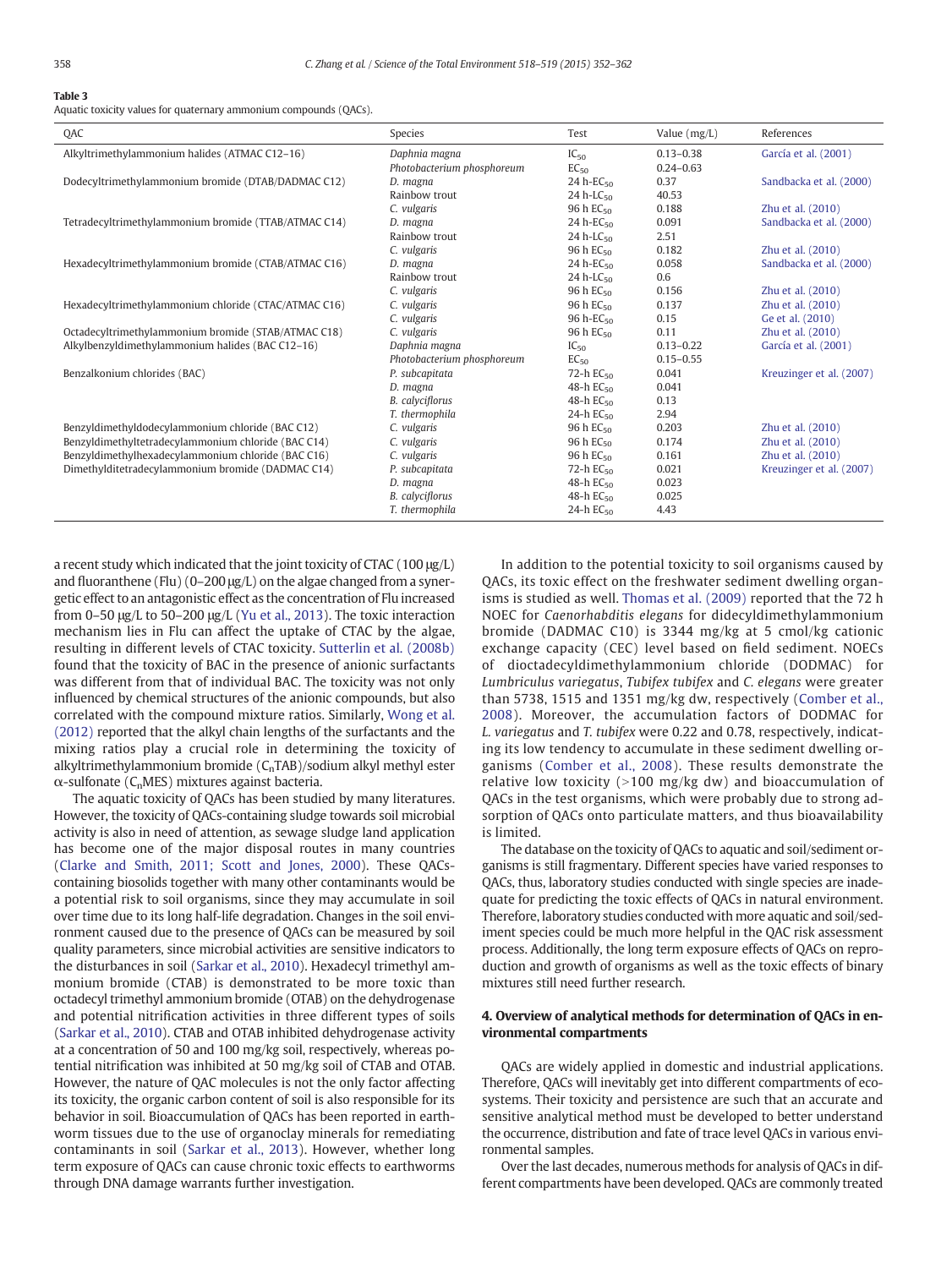with anionic dyes or chromogenic reagents resulting in ion associates, which can be measured by a spectrophotometry technique ([Li and](#page-9-0) [Zhao, 2004; Yamamoto et al., 2002\)](#page-9-0). This technique is quick and simple in determining QACs without use of complicated equipment. However, it is readily affected by several interfering compounds, such as anionic surfactants. In environmental compartments where anionic surfactants are also present, QACs have a higher affinity for anionic surfactants than that for the dyes [\(Ding and Liao, 2001\)](#page-8-0). Moreover, this technique is unable to determine individual QACs, which also limits its widespread use.

Nowadays, chromatographic techniques (gas chromatography and high performance liquid chromatography) coupled with various types of detectors have become the most widely used analytical methods for the determination of QACs in various environmental compartments [\(Bassarab et al., 2011; Ding and Liao, 2001; Ding and Tsai, 2003;](#page-8-0) [Lara-Martín et al., 2010; Li and Brownawell, 2010; Martinez-Carballo](#page-8-0) [et al., 2007a, 2007b; Van de Voorde et al., 2012\)](#page-8-0). These techniques are capable of separating, detecting and quantitatively determining individual QACs from complex mixtures. The general analytical procedures were summarized in Table 4, which involve application of chromatographic techniques for determination of QACs in different environmental samples.

High-performance liquid chromatography (HPLC) is the most promising method for analyzing alkyl benzyl quaternary ammonium surfactants in the past [\(Norberg et al., 2000\)](#page-9-0). However, this technique is not suitable for the analysis of these non-chromophoric surfactants, such as mono- and dialkyl quaternary ammonium surfactants, because these surfactants cannot absorb ultra-violet (UV). HPLC should be coupled with conductometric detection to analyze non-UV absorbing surfactants ([Wee and Kennedy, 1982\)](#page-10-0). Furthermore, capillary electrophoresis (CE) using indirect UV detection offers a convenient analytical technique for determining non-chromophoric QACs, i.e. ATMAC and DADMAC, in hair conditioners and fabric softeners [\(Liu and Ding, 2004](#page-9-0)).

Gas chromatography/mass spectrometry (GC/MS) is readily available in many environmental laboratories. GC/MS has been used for qualitative determination of BACs and ATMACs in river water and sewage effluent [\(Ding and Liao, 2001; Ding and Tsai,](#page-8-0) [2003\)](#page-8-0), with quantitation at less than 0.01 μg/L in 500 mL of the water samples. However, GC/MS needs a complex pretreatment of QACs before injecting them into the system. The long-chain cationic surfactants should be converted to the corresponding tertiary amines by thermal decomposition in the injection port and then used for analysis ([Ding and Tsai, 2003\)](#page-8-0).

Compared with GC/MS, HPLC coupled with single quadrupole (MS) or tandem mass spectrometers (MS–MS) is more suitable for determining these non-volatile cationic surfactants with large-molecules, since derivatization is unnecessary in most cases. In addition, with the combination of HPLC and MS, both the separation of different cationic surfactants through HPLC and the specific detection of QAC homologues through MS can be used. LC–MS/MS working in positive electrospray ionization  $(ESI+)$  mode is typically employed for determining trace amounts of QACs in environmental samples ([Ferrer and Furlong, 2001,](#page-8-0) [2002; Martinez-Carballo et al., 2007a, 2007b; Núñez et al., 2004a,](#page-8-0) [2004b; Vidal et al., 2004\)](#page-8-0). This method represents a new and powerful tool for the analysis of cationic surfactants in the environment. Different kinds of surfactants such as cationic, anionic, nonionic and amphoteric surfactant can be analyzed simultaneously by applying mixed-mode reversed-phase HPLC (RPLC)–ESI–MS combined with evaporative light scattering detection (ELSD), with detection limit in the range of 2.5– 8.5 μg/mL achieved for cationic surfactants ([Im et al., 2008\)](#page-9-0). Furthermore, on-line polymer monolith microextraction (PMME) coupled with HPLC–ESI–MS achieved automated determination of QACs in water samples, making the whole analysis procedure simple, accurate and time-saving ([Peng et al., 2011\)](#page-9-0).

Literatures reported about determination of QACs in aquatic compartments are mainly focused on river water samples. Recently, a research about analysis of QACs in seawater samples was conducted by applying solid-phase extraction (SPE) combined with LC–MS, which is demonstrated to be sensitive in determination of QACs in marine environment with LOD in the μg/L range ([Bassarab et al., 2011\)](#page-8-0). The presence of QACs in other compartments such as urban runoff was also

Table 4

General information on the analytical procedures for determining QACs in environmental samples.

| Analytes                                                                      | Sample type                                              | Sample preparation                                                            | Recovery<br>$[\%]$         | Detection technique                                        | LOD/LOO                                       | References                                             |
|-------------------------------------------------------------------------------|----------------------------------------------------------|-------------------------------------------------------------------------------|----------------------------|------------------------------------------------------------|-----------------------------------------------|--------------------------------------------------------|
| ATMAC (C12-16)<br>BAC (C12-18)<br>DADMAC (C10-18)                             | Surface water<br>Waste water<br>Indirect discharge water | Ion-pair LLE                                                                  | $80 - 99$                  | $LC/ESI(+) - MS/MS$                                        | $4-19$ ng/L                                   | Martinez-Carballo et al.<br>(2007a)                    |
| BAC C12<br>DADMAC C10                                                         | Sea water                                                | <b>SPE</b>                                                                    | $80 - 105$                 | $LC/ESI(+) - MS$                                           | At ng/L level                                 | Bassarab et al. (2011)                                 |
| ATMAC (C12-18)<br>BAC (C12-18)                                                | River water<br>River water sewage                        | Ion-pair LLE<br>SPE derivatization                                            | $70 - 94$<br>$81 - 92$     | GC-MS (EI and PCI)<br>GC-MS (EI)                           | $\leq$ 0.01 µg/L<br>$\leq$ 0.1 µg/L           | Ding and Tsai (2003)<br>Ding and Liao (2001)           |
|                                                                               | effluent                                                 | (potassium tert-butoxide)                                                     |                            |                                                            |                                               |                                                        |
| BAC (C12-16)                                                                  | Wastewater samples<br>Stream samples                     | <b>SPE</b>                                                                    | $71 - 78$                  | $LC/ESI(+) - MS/MS$                                        | $3-5$ ng/L                                    | Ferrer and Furlong (2001)                              |
|                                                                               | Surface water                                            | <b>SPE</b>                                                                    | $79 - 93$                  | Ion chromatography-<br>conductivity detection<br>$(IC-CD)$ | $0.0018 - 0.038$ µg/mL                        | Olkowska et al. (2013)                                 |
| ATMAC (C12-16)<br>BAC (C12-14)<br>DADMAC (C12-16)                             | Sewage sludge                                            | Acid-induced cloud-point<br>extraction (ACPE)                                 | $91 - 100$                 | $RPLC/ESI(+) - MS$                                         | 40 $-75$ ng/g                                 | Merino et al. (2003b)                                  |
| <b>OACs</b><br>[ATMAC (C10-16)<br>BAC (C12-18)<br><b>DADMAC</b><br>$(C10-18)$ | Sediment<br>Sludge                                       | Soxhlet extraction                                                            | $67 - 95$                  | $HPLC/ESI(+) - MS/MS$                                      | $0.6 - 3 \mu g/kg$<br>$2-5 \mu g/kg$          | Martinez-Carballo et al.<br>(2007b)                    |
| BAC (C12-18)<br>DADMAC (C8-C18)                                               | Estuarine sediments                                      | Ultrasonically assisted<br>extraction (UAE)                                   | 98-104                     | $HPLC-ESI(+) / ToF-MS$                                     | $2 - 2.6$ ng/g<br>$0.1 - 2.0$ ng/g            | Li and Brownawell (2009)                               |
| ATMAC (C16-18)<br>BAC (C12-18)<br>DADMAC (C8-C18)                             | Estuarine sediments                                      | <b>UAE</b>                                                                    | $104 \pm 19%$              | $HPLC-ESI(+) / ToF-MS$                                     | $1.5 - 30$ ng/g                               | Li and Brownawell (2010)                               |
| ATMAC (C12-22)<br>BAC (C12-18)                                                | <b>Estuarine sediments</b><br>Sediment                   | <b>UAE</b><br>Accelerated solvent extraction<br>(ASE) followed by on-line SPE | $106 \pm 20%$<br>$79 - 85$ | $HPLC-ESI(+) / ToF-MS$<br>$LC/ESI(+) - MS - MS$            | $1.5 - 30$ ng/g<br>$0.16 \,\mathrm{\mu g/kg}$ | Lara-Martín et al. (2010)<br>Ferrer and Furlong (2002) |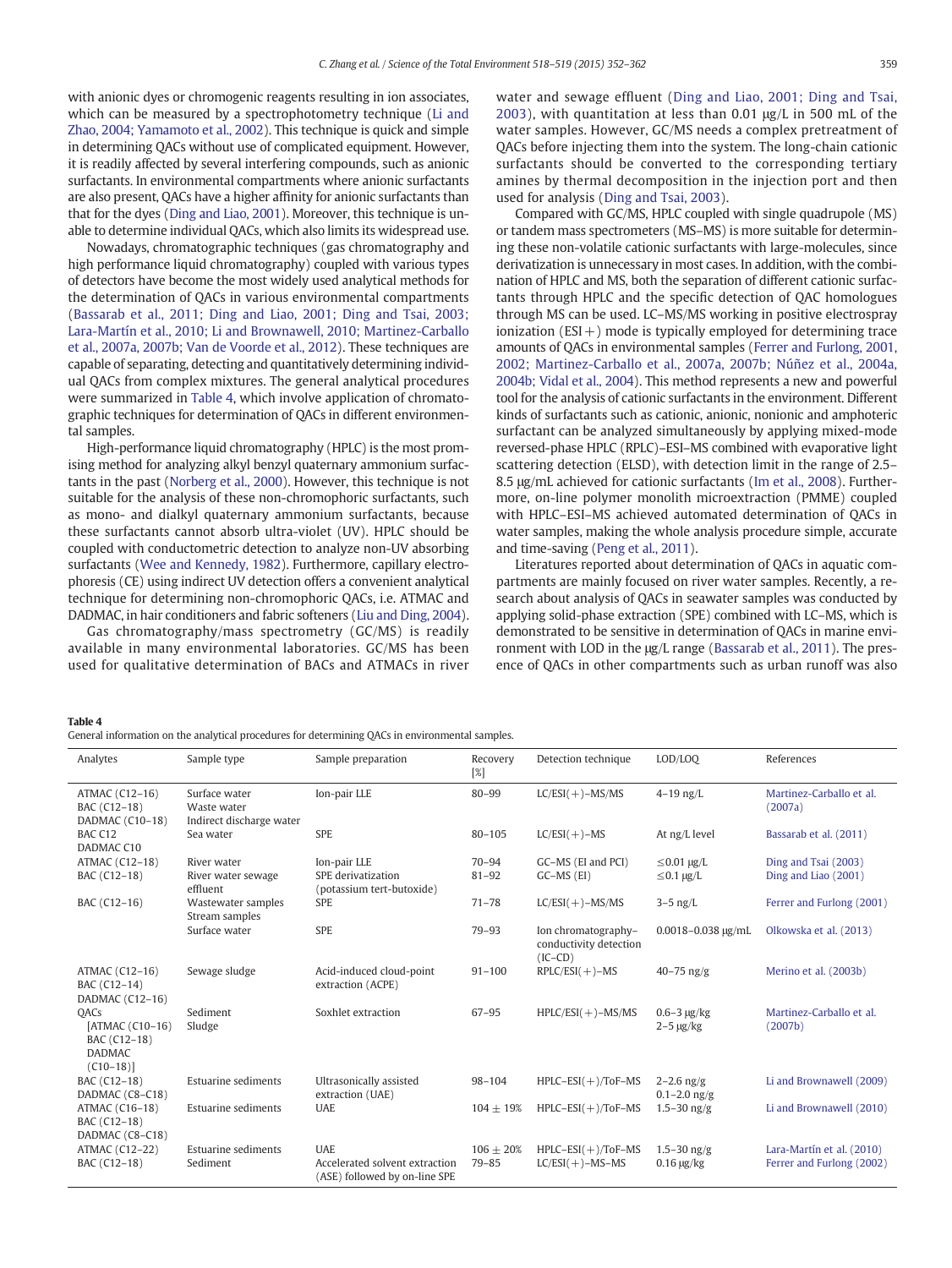<span id="page-8-0"></span>reported by applying LC–MS/MS, with detection for both dissolved and particulate fractions [\(Van de Voorde et al., 2012](#page-10-0)).

HPLC–ESI coupled with time-of-flight (ToF)–MS is powerful for the identification of QACs in estuarine sediments [\(Lara-Martín et al., 2010;](#page-9-0) [Li and Brownawell, 2009, 2010](#page-9-0)). It not only identified the targeted QACs and gave information for the molecular ion as well as the typical fragment ions, but also identified non-targeted DADMAC C8:C8 and C8:C10 [\(Li and Brownawell, 2009\)](#page-9-0). Recently, solid phase extraction coupled with ion chromatography and conductometric detection (SPE–IC–CD) is applied for determining BACs in surface water sample [\(Olkowska et al., 2013\)](#page-9-0). In comparison with liquid–liquid extraction (LLE) coupled with LC–MS, this method is simpler, time-saving, less expensive, and avoids use of toxic reagents like chloroform.

#### 5. Conclusion

Industrial and domestic usage of QACs-containing products are the main source for the presence of QACs in wastewater treatment plants, surface water and sediments. Generally, the contamination levels of QACs in sewage and surface water are in the range of ng/L to μg/L, while the levels of QACs in sludge, sediments are in the range of μg/kg to mg/kg (dw). Although QACs are able to be biodegraded in aerobic conditions, their sorption is faster than degradation. Therefore, high abundances of QACs were accumulated in the environment, especially in anoxic/anaerobic compartments. The presence of QACs in the environment is not only toxic to both aquatic and terrestrial organisms, but also increases the chance for coselection of antibiotic resistant bacteria, which is considered as a pressing problem for both human and environment health. Therefore, it is of necessity to improve the elimination of QACs in wastewater treatment plants, especially in activated sludge, before they were released into the environment. Henceforth, there is an urgent need to develop strategies to enhance the QAC removal in activated sludge as well as sediments, where they are readily accumulated.

#### Acknowledgments

The project is financially supported by the National Natural Science Foundation of China (51179068, 51039001).

#### References

- Bassarab, P., Williams, D., Dean, J.R., Ludkin, E., Perry, J.J., 2011. Determination of quaternary ammonium compounds in seawater samples by solid-phase extraction and liquid chromatography–mass spectrometry. J. Chromatogr. A 1218, 673–677. http://dx. doi.org/[10.1016/j.chroma.2010.11.088](http://dx.doi.org/10.1016/j.chroma.2010.11.088).
- Boethling, R.S., 1984. Environmental fate and toxicity in wastewater treatment of quaternary ammonium surfactants. Water Res. 18, 1061–1076. http://dx.doi.org[/10.1016/](http://dx.doi.org/10.1016/0043-1354(84)90220-3) [0043-1354\(84\)90220-3.](http://dx.doi.org/10.1016/0043-1354(84)90220-3)
- Breen, D., Horner, J.M., Bartle, K.D., Clifford, A.A., Waters, J., Lawrence, J.G., 1996. Supercritical fluid extraction and off-line HPLC analysis of cationic surfactants from dried sewage sludge. Water Res. 30, 476–480. http://dx.doi.org[/10.1016/0043-](http://dx.doi.org/10.1016/0043-1354(95)00185-9) [1354\(95\)00185-9](http://dx.doi.org/10.1016/0043-1354(95)00185-9).
- Brycki, B., Waligorska, M., Szulc, A., 2014. The biodegradation of monomeric and dimeric alkylammonium surfactants. J. Hazard. Mater. 280, 797–815. http://dx.doi.org/[10.](http://dx.doi.org/10.1016/j.jhazmat.2014.08.021) [1016/j.jhazmat.2014.08.021](http://dx.doi.org/10.1016/j.jhazmat.2014.08.021).
- Buffet-Bataillon, S., Tattevin, P., Bonnaure-Mallet, M., Jolivet-Gougeon, A., 2012. Emergence of resistance to antibacterial agents: the role of quaternary ammonium compounds—a critical review. Int. J. Antimicrob. Agents 39, 381–389. http://dx.doi. org[/10.1016/j.ijantimicag.2012.01.011.](http://dx.doi.org/10.1016/j.ijantimicag.2012.01.011)
- Chen, Y., Geurts, M., Sjollema, S.B., Kramer, N.I., Hermens, J.L., Droge, S.T., 2014. Acute toxicity of the cationic surfactant C12-benzalkonium in different bioassays: how test design affects bioavailability and effect concentrations. Environ. Toxicol. Chem. 33, 606–615. http://dx.doi.org/[10.1002/etc.2465](http://dx.doi.org/10.1002/etc.2465).
- Chiaia-Hernandez, A.C., Krauss, M., Hollender, J., 2013. Screening of lake sediments for emerging contaminants by liquid chromatography atmospheric pressure photoionization and electrospray ionization coupled to high resolution mass spectrometry. Environ. Sci. Technol. 47, 976–986. http://dx.doi.org/[10.1021/es303888v](http://dx.doi.org/10.1021/es303888v).
- Clara, M., Scharf, S., Scheffknecht, C., Gans, O., 2007. Occurrence of selected surfactants in untreated and treated sewage. Water Res. 41, 4339–4348. http://dx.doi.org/[10.1016/](http://dx.doi.org/10.1016/j.watres.2007.06.027) [j.watres.2007.06.027](http://dx.doi.org/10.1016/j.watres.2007.06.027).
- Clarke, B.O., Smith, S.R., 2011. Review of 'emerging' organic contaminants in biosolids and assessment of international research priorities for the agricultural use of biosolids. Environ. Int. 37, 226–247. http://dx.doi.org[/10.1016/j.envint.2010.06.004.](http://dx.doi.org/10.1016/j.envint.2010.06.004)
- Comber, S.D., Rule, K.L., Conrad, A.U., Hoss, S., Webb, S.F., Marshall, S., 2008. Bioaccumulation and toxicity of a cationic surfactant (DODMAC) in sediment dwelling freshwater invertebrates. Environ. Pollut. 153, 184–191. http://dx.doi.org[/10.1016/j.envpol.2007.](http://dx.doi.org/10.1016/j.envpol.2007.07.032) [07.032.](http://dx.doi.org/10.1016/j.envpol.2007.07.032)
- Deutschle, T., Porkert, U., Reiter, R., Keck, T., Riechelmann, H., 2006. In vitro genotoxicity and cytotoxicity of benzalkonium chloride. Toxicol. In Vitro 20, 1472–1477. http:// dx.doi.org[/10.1016/j.tiv.2006.07.006.](http://dx.doi.org/10.1016/j.tiv.2006.07.006)
- Ding, W.H., Liao, Y.H., 2001. Determination of alkylbenzyldimethylammonium chlorides in river water and sewage effluent by solid-phase extraction and gas chromatography/mass spectrometry. Anal. Chem. 73, 36–40. http://dx.doi.org[/10.1021/ac000655i](http://dx.doi.org/10.1021/ac000655i).
- Ding, W.H., Tsai, P.C., 2003. Determination of alkyltrimethylammonium chlorides in river water by gas chromatography/ion trap mass spectrometry with electron impact and chemical ionization. Anal. Chem. 75, 1792–1797. http://dx.doi.org/[10.1021/](http://dx.doi.org/10.1021/ac020536y) [ac020536y](http://dx.doi.org/10.1021/ac020536y).
- European Commission, 2002. European Union Risk Assessment Report: Dimethyldioctadecylammonium Chloride (DODMAC) vol. 14 (EUR 20397 EN. b[http://echa.europa.eu/documents/10162/6434698/orats\\_summary\\_dimethyl](http://echa.europa.eu/documents/10162/6434698/orats_summary_dimethyldioctadecylammoniumchl_en.pdf) [dioctadecylammoniumchl\\_en.pdf](http://echa.europa.eu/documents/10162/6434698/orats_summary_dimethyldioctadecylammoniumchl_en.pdf)>).
- Ferk, F., Misik, M., Hoelzl, C., Uhl, M., Fuerhacker, M., Grillitsch, B., et al., 2007. Benzalkonium chloride (BAC) and dimethyldioctadecyl-ammonium bromide (DDAB), two common quaternary ammonium compounds, cause genotoxic effects in mammalian and plant cells at environmentally relevant concentrations. Mutagenesis 22, 363–370. http://dx.doi.org[/10.1093/mutage/gem027.](http://dx.doi.org/10.1093/mutage/gem027)
- Fernández Cirelli, A., Ojeda, C., Castro, M.J.L., Salgot, M., 2008. Surfactants in sludgeamended agricultural soils: a review. Environ. Chem. Lett. 6, 135–148. http://dx.doi. org[/10.1007/s10311-008-0146-1.](http://dx.doi.org/10.1007/s10311-008-0146-1)
- Fernández, P., Alder, A.C., Suter, M., Giger, W., 1996. Determination of the quaternary ammonium surfactant ditallowdimethylammonium in digested sludges and marine sediments by supercritical fluid extraction and liquid chromatography with postcolumn ion-pair formation. Anal. Chem. 68, 921–929. http://dx.doi.org/[10.1021/ac9505482](http://dx.doi.org/10.1021/ac9505482).
- Ferrer, I., Furlong, E.T., 2001. Identification of alkyl dimethylbenzylammonium surfactants in water samples by solid phase extraction followed by ion trap LC/MS and LC/MS/ MS. Environ. Sci. Technol. 35, 2583–2588. http://dx.doi.org/[10.1021/es001742v](http://dx.doi.org/10.1021/es001742v).
- Ferrer, I., Furlong, E.T., 2002. Accelerated solvent extraction followed by on-line solid-phase extraction coupled to ion trap LC/MS/MS for analysis of benzalkonium chlorides in sediment samples. Anal. Chem. 74, 1275–1280. http://dx.doi.org[/10.1021/ac010969l](http://dx.doi.org/10.1021/ac010969l).
- Games, L.M., King, J.E., 1982. Fate and distribution of a quaternary ammonium surfactant, octadecyltrimethylammonium chloride (OTAC), in wastewater treatment. Environ. Sci. Technol. 16, 483–488. http://dx.doi.org/[10.1021/es00102a011](http://dx.doi.org/10.1021/es00102a011).
- García, M.T., Campos, E., Sanchez-Leal, J., Ribosa, I., 1999. Effect of the alkyl chain length on the anaerobic biodegradability and toxicity of quaternary ammonium based surfactants. Chemosphere 38, 3473–3483. http://dx.doi.org[/10.1016/S0045-6535\(98\)00576-1](http://dx.doi.org/10.1016/S0045-6535(98)00576-1).
- García, M.T., Campos, E., Sanchez-Leal, J., Ribosa, I., 2000. Anaerobic degradation and toxicity of commercial cationic surfactants in anaerobic screening tests. Chemosphere 41, 705–710. http://dx.doi.org[/10.1016/S0045-6535\(99\)00455-5](http://dx.doi.org/10.1016/S0045-6535(99)00455-5).
- García, M.T., Ribosa, I., Guindulain, T., Sánchez-Leal, J., Vives-Rego, J., 2001. Fate and effect of monoalkyl quaternary ammonium surfactants in the aquatic environment. Environ. Pollut. 111, 169–175. http://dx.doi.org[/10.1016/S0269-7491\(99\)00322-X](http://dx.doi.org/10.1016/S0269-7491(99)00322-X).
- Gaze, W.H., Abdouslam, N., Hawkey, P.M., Wellington, E.M., 2005. Incidence of class 1 integrons in a quaternary ammonium compound-polluted environment. Antimicrob. Agents Chemother. 49, 1802–1807. http://dx.doi.org[/10.1128/AAC.49.5.1802-1807.](http://dx.doi.org/10.1128/AAC.49.5.1802-1807.2005) [2005.](http://dx.doi.org/10.1128/AAC.49.5.1802-1807.2005)
- Ge, F., Xu, Y., Zhu, R., Yu, F., Zhu, M., Wong, M., 2010. Joint action of binary mixtures of cetyltrimethyl ammonium chloride and aromatic hydrocarbons on Chlorella vulgaris. Ecotoxicol. Environ. Saf. 73, 1689–1695. http://dx.doi.org/[10.1016/j.ecoenv.2010.06.](http://dx.doi.org/10.1016/j.ecoenv.2010.06.003) [003](http://dx.doi.org/10.1016/j.ecoenv.2010.06.003).
- Gerike, P., Klotz, H., Kooijman, J.G.A., Matthijs, E., Waters, J., 1994. The determination of dihardened tallow dimethyl ammonium compounds (DHTDMAC) in environmental matrices using trace enrichment techniques and high performance liquid chromatography with conductometric detection. Water Res. 28, 147–154. http://dx.doi.org[/10.](http://dx.doi.org/10.1016/0043-1354(94)90128-7) [1016/0043-1354\(94\)90128-7](http://dx.doi.org/10.1016/0043-1354(94)90128-7).
- Giolando, S.T., Rapaport, R.A., Larson, R.J., Federle, T.W., Stalmans, M., Masscheleyn, P., 1995. Environmental fate and effects of DEEDMAC: a new rapidly biodegradable cationic surfactant for use in fabric softeners. Chemosphere 30, 1067–1083. http://dx. doi.org/[10.1016/0045-6535\(95\)00005-S](http://dx.doi.org/10.1016/0045-6535(95)00005-S).
- Grabinska-Sota, E., 2011. Genotoxicity and biodegradation of quaternary ammonium salts in aquatic environments. J. Hazard. Mater. 195, 182–187. http://dx.doi.org/[10.1016/j.](http://dx.doi.org/10.1016/j.jhazmat.2011.08.026) [jhazmat.2011.08.026.](http://dx.doi.org/10.1016/j.jhazmat.2011.08.026)
- Hajaya, M.G., Pavlostathis, S.G., 2012. Fate and effect of benzalkonium chlorides in a continuous-flow biological nitrogen removal system treating poultry processing wastewater. Bioresour. Technol. 118, 73–81. http://dx.doi.org[/10.1016/j.biortech.](http://dx.doi.org/10.1016/j.biortech.2010.05.050) [2010.05.050](http://dx.doi.org/10.1016/j.biortech.2010.05.050).
- Hajaya, M.G., Pavlostathis, S.G., 2013. Modeling the fate and effect of benzalkonium chlorides in a continuous-flow biological nitrogen removal system treating poultry processing wastewater. Bioresour. Technol. 130, 278–287. http://dx.doi.org[/10.1016/j.](http://dx.doi.org/10.1016/j.biortech.2012.11.103) [biortech.2012.11.103](http://dx.doi.org/10.1016/j.biortech.2012.11.103).
- Hajaya, M.G., Tezel, U., Pavlostathis, S.G., 2011. Effect of temperature and benzalkonium chloride on nitrate reduction. Bioresour. Technol. 102, 5039–5047. http://dx.doi. org[/10.1016/j.biortech.2011.01.080.](http://dx.doi.org/10.1016/j.biortech.2011.01.080)
- Hegstad, K., Langsrud, S., Lunestad, B.T., Scheie, A.A., Sunde, M., Yazdankhah, S.P., 2010. Does the wide use of quaternary ammonium compounds enhance the selection and spread of antimicrobial resistance and thus threaten our health? Microb. Drug Resist. 16, 91–104. http://dx.doi.org[/10.1089/mdr.2009.0120](http://dx.doi.org/10.1089/mdr.2009.0120).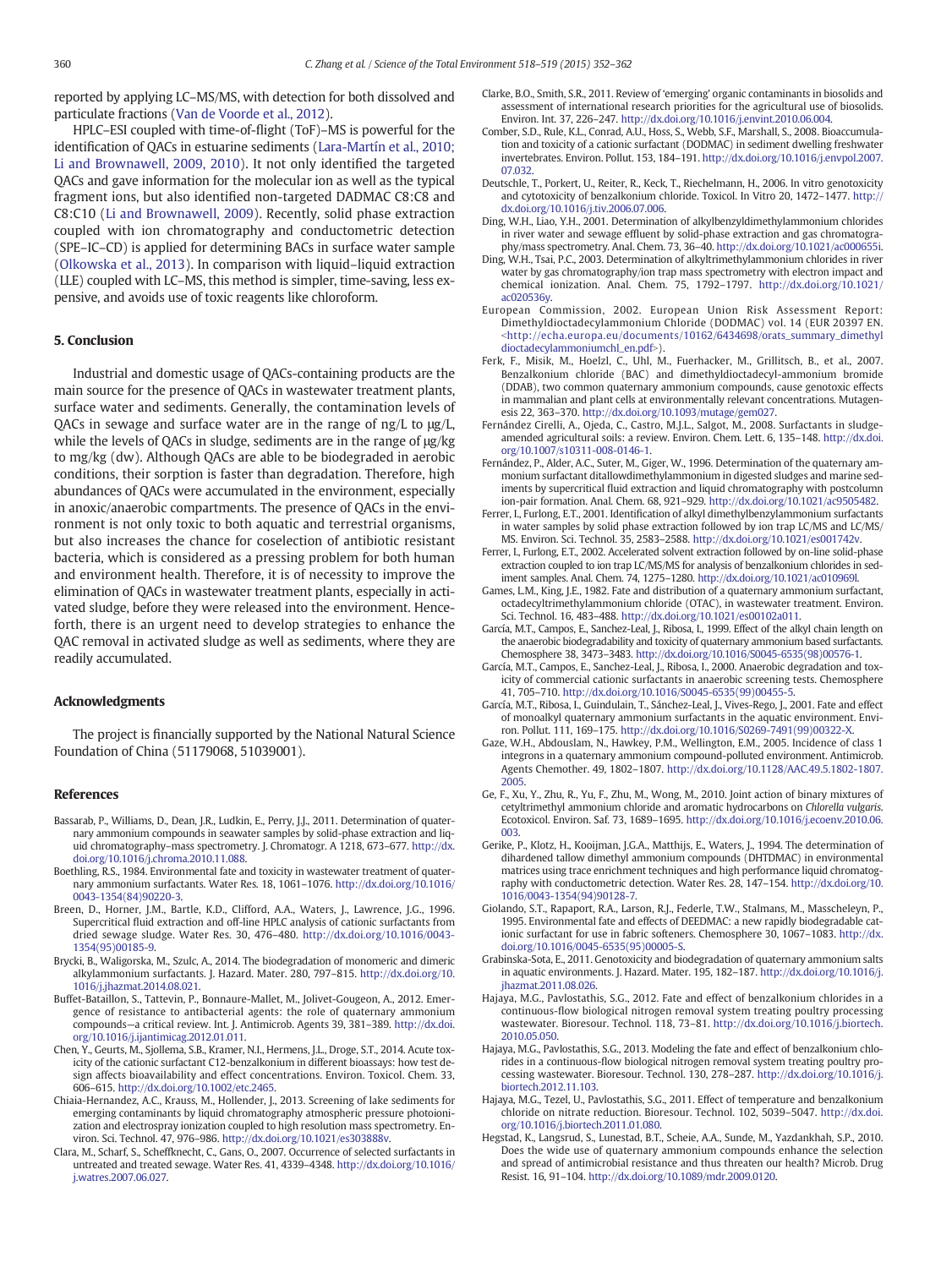- <span id="page-9-0"></span>Im, S.H., Jeong, Y.H., Ryoo, J.J., 2008. Simultaneous analysis of anionic, amphoteric, nonionic and cationic surfactant mixtures in shampoo and hair conditioner by RP–HPLC/ ELSD and LC/MS. Anal. Chim. Acta 619, 129–136. http://dx.doi.org/[10.1016/j.aca.](http://dx.doi.org/10.1016/j.aca.2008.03.058) [2008.03.058](http://dx.doi.org/10.1016/j.aca.2008.03.058).
- Inacio, A.S., Costa, G.N., Domingues, N.S., Santos, M.S., Moreno, A.J., Vaz, W.L., et al., 2013. Mitochondrial dysfunction is the focus of quaternary ammonium surfactant toxicity to mammalian epithelial cells. Antimicrob. Agents Chemother. 57, 2631–2639. http://dx.doi.org[/10.1128/AAC.02437-12.](http://dx.doi.org/10.1128/AAC.02437-12)
- Ioannou, C.J., Hanlon, G.W., Denyer, S.P., 2007. Action of disinfectant quaternary ammonium compounds against Staphylococcus aureus. Antimicrob. Agents Chemother. 51, 296–306. http://dx.doi.org[/10.1128/AAC. 00375-06.](http://dx.doi.org/10.1128/AAC. 00375-06)
- Ishikawa, S., Matsumura, Y., Yoshizako, F., Tsuchido, T., 2002. Characterization of a cationic surfactant-resistant mutant isolated spontaneously from Escherichia coli. J. Appl. Microbiol. 92, 261–268. http://dx.doi.org[/10.1046/j.1365-2672.2002.01526.x.](http://dx.doi.org/10.1046/j.1365-2672.2002.01526.x)
- Ismail, Z.Z., Tezel, U., Pavlostathis, S.G., 2010. Sorption of quaternary ammonium compounds to municipal sludge. Water Res. 44, 2303–2313. http://dx.doi.org[/10.1016/j.](http://dx.doi.org/10.1016/j.watres.2009.12.029) [watres.2009.12.029.](http://dx.doi.org/10.1016/j.watres.2009.12.029)
- Jing, G., Zhou, Z., Zhuo, J., 2012. Quantitative structure-activity relationship (QSAR) study of toxicity of quaternary ammonium compounds on Chlorella pyrenoidosa and Scenedesmus quadricauda. Chemosphere 86, 76–82. http://dx.doi.org/[10.1016/j.](http://dx.doi.org/10.1016/j.chemosphere.2011.09.021) [chemosphere.2011.09.021.](http://dx.doi.org/10.1016/j.chemosphere.2011.09.021)
- Kreuzinger, N., Fuerhacker, M., Scharf, S., Uhl, M., Gans, O., Grillitsch, B., 2007. Methodological approach towards the environmental significance of uncharacterized substances — quaternary ammonium compounds as an example. Desalination 215, 209–222. http://dx.doi.org[/10.1016/j.desal.2006.10.036](http://dx.doi.org/10.1016/j.desal.2006.10.036).
- Kümmerer, K., Eitel, A., Braun, U., Hubner, P., Daschner, F., Mascart, G., et al., 1997. Analysis of benzalkonium chloride in the effluent from European hospitals by solidphase extraction and high-performance liquid chromatography with post-column ion-pairing and fluorescence detection. J. Chromatogr. A 774, 281–286. http://dx. doi.org[/10.1016/S0021-9673\(97\)00242-2.](http://dx.doi.org/10.1016/S0021-9673(97)00242-2)
- Lara-Martín, P.A., Li, X.L., Bopp, R.F., Brownawell, B.J., 2010. Occurrence of alkyltrimethylammonium compounds in urban estuarine sediments: behentrimonium as a new emerging contaminant. Environ. Sci. Technol. 44, 7569–7575. http://dx.doi. org/[10.1021/es101169a](http://dx.doi.org/10.1021/es101169a).
- Larsen, S.T., Verder, H., Nielsen, G.D., 2012. Airway effects of inhaled quaternary ammonium compounds in mice. Basic Clin. Pharmacol. 110, 537–543. http://dx.doi.org/[10.](http://dx.doi.org/10.1111/j.1742-7843.2011.00851.x) [1111/j.1742-7843.2011.00851.x.](http://dx.doi.org/10.1111/j.1742-7843.2011.00851.x)
- Li, X., Brownawell, B.J., 2009. Analysis of quaternary ammonium compounds in estuarine sediments by LC–ToF–MS: very high positive mass defects of alkylamine ions as powerful diagnostic tools for identification and structural elucidation. Anal. Chem. 81, 7926–7935. http://dx.doi.org/[10.1021/ac900900y](http://dx.doi.org/10.1021/ac900900y).
- Li, X., Brownawell, B.J., 2010. Quaternary ammonium compounds in urban estuarine sediment environments—a class of contaminants in need of increased attention. Environ. Sci. Technol. 44, 7561–7568. http://dx.doi.org/[10.1021/es1011669](http://dx.doi.org/10.1021/es1011669).
- Li, S., Zhao, S., 2004. Spectrophotometric determination of cationic surfactants with benzothiaxolyldiazoaminoazobenzene. Anal. Chim. Acta 501, 99–102. http://dx.doi. org[/10.1016/j.aca.2003.09.014](http://dx.doi.org/10.1016/j.aca.2003.09.014).
- Li, X., Luo, X., Mai, B., Liu, J., Chen, L., Lin, S., 2014. Occurrence of quaternary ammonium compounds (QACs) and their application as a tracer for sewage derived pollution in urban estuarine sediments. Environ. Pollut. 185, 127–133. http://dx.doi.org/[10.](http://dx.doi.org/10.1016/j.envpol.2013.10.028) [1016/j.envpol.2013.10.028](http://dx.doi.org/10.1016/j.envpol.2013.10.028).
- Liang, Z., Ge, F., Zeng, H., Xu, Y., Peng, F., Wong, M., 2013. Influence of cetyltrimethyl ammonium bromide on nutrient uptake and cell responses of Chlorella vulgaris. Aquat. Toxicol. 138–139, 81–87. http://dx.doi.org[/10.1016/j.aquatox.2013.04.010.](http://dx.doi.org/10.1016/j.aquatox.2013.04.010)
- Liffourrena, A.S., Lopez, F.G., Salvano, M.A., Domenech, C.E., Lucchesi, G.I., 2008. Degradation of tetradecyltrimethylammonium by Pseudomonas putida A ATCC 12633 restricted by accumulation of trimethylamine is alleviated by addition of  $Al<sup>3+</sup>$ ions. J. Appl. Microbiol. 104, 396–402. http://dx.doi.org/[10.1111/j.1365-2672.](http://dx.doi.org/10.1111/j.1365-2672.2007.03591.x) [2007.03591.x.](http://dx.doi.org/10.1111/j.1365-2672.2007.03591.x)
- Liu, H.-Y., Ding, W.-H., 2004. Determination of homologues of quaternary ammonium surfactants by capillary electrophoresis using indirect UV detection. J. Chromatogr. A 1025, 303–312. http://dx.doi.org/[10.1016/j.chroma.2003.10.108.](http://dx.doi.org/10.1016/j.chroma.2003.10.108)
- Martinez-Carballo, E., Sitka, A., Gonzalez-Barreiro, C., Kreuzinger, N., Furhacker, M., Scharf, S., et al., 2007a. Determination of selected quaternary ammonium compounds by liquid chromatography with mass spectrometry. Part I. Application to surface, waste and indirect discharge water samples in Austria. Environ. Pollut. 145, 489–496. http://dx.doi.org[/10.1016/j.envpol.2006.04.033.](http://dx.doi.org/10.1016/j.envpol.2006.04.033)
- Martinez-Carballo, E., Gonzalez-Barreiro, C., Sitka, A., Kreuzinger, N., Scharf, S., Gans, O., 2007b. Determination of selected quaternary ammonium compounds by liquid chromatography with mass spectrometry. Part II. Application to sediment and sludge samples in Austria. Environ. Pollut. 146, 543–547. http://dx.doi.org/[10.1016/j.](http://dx.doi.org/10.1016/j.envpol.2006.07.016) [envpol.2006.07.016.](http://dx.doi.org/10.1016/j.envpol.2006.07.016)
- Mc Cay, P.H., Ocampo-Sosa, A.A., Fleming, G.T., 2010. Effect of subinhibitory concentrations of benzalkonium chloride on the competitiveness of Pseudomonas aeruginosa grown in continuous culture. Microbiology 156, 30–38. http://dx.doi.org/[10.1099/](http://dx.doi.org/10.1099/mic.0.029751-0) [mic.0.029751-0.](http://dx.doi.org/10.1099/mic.0.029751-0)
- McBain, A.J., Ledder, R.G., Moore, L.E., Catrenich, C.E., Gilbert, P., 2004. Effects of quaternary-ammonium-based formulations on bacterial community dynamics and antimicrobial susceptibility. Appl. Environ. Microbiol. 70, 3449–3456. http://dx.doi. org[/10.1128/AEM.70.6.3449-3456.2004.](http://dx.doi.org/10.1128/AEM.70.6.3449-3456.2004)
- Melin, V.E., Potineni, H., Hunt, P., Griswold, J., Siems, B., Werre, S.R., et al., 2014. Exposure to common quaternary ammonium disinfectants decreases fertility in mice. Reprod. Toxicol. 50, 163–170. http://dx.doi.org[/10.1016/j.reprotox.2014.07.071](http://dx.doi.org/10.1016/j.reprotox.2014.07.071).
- Merino, F., Rubio, S., Pérez-Bendito, D., 2003a. Solid-phase extraction of application to the concentration of benzalkonium surfactants in sewage and river water. Anal. Chem. 75, 6799–6806. http://dx.doi.org/[10.1021/ac030224a](http://dx.doi.org/10.1021/ac030224a).
- Merino, F., Rubio, S., Pérez-Bendito, D., 2003b. [Mixed aggregate-based acid-induced](http://refhub.elsevier.com/S0048-9697(15)00272-7/rf0285) [cloud-point extraction and ion-trap liquid chromatography](http://refhub.elsevier.com/S0048-9697(15)00272-7/rf0285)–mass spectrometry for [the determination of cationic surfactants in sewage sludge. J. Chromatogr. A 998](http://refhub.elsevier.com/S0048-9697(15)00272-7/rf0285).
- Moore, L.E., Ledder, R.G., Gilbert, P., McBain, A.J., 2008. In vitro study of the effect of cationic biocides on bacterial population dynamics and susceptibility. Appl. Environ. Microbiol. 74, 4825–4834. http://dx.doi.org[/10.1128/AEM.00573-08](http://dx.doi.org/10.1128/AEM.00573-08).
- Nalecz-Jawecki, G., Grabinska-Sota, E., Narkiewicz, P., 2003. The toxicity of cationic surfactants in four bioassays. Ecotoxicol. Environ. Saf. 54, 87–91. http://dx.doi.org/[10.1016/](http://dx.doi.org/10.1016/S0147-6513(02)00025-8) [S0147-6513\(02\)00025-8.](http://dx.doi.org/10.1016/S0147-6513(02)00025-8)
- Nishihara, T., Okamoto, T., Nishiyama, N., 2000. Biodegradation of didecyldimethylammonium chloride by Pseudomonas fluorescens TN4 isolated from activated sludge. J. Appl. Microbiol. 88, 641–647. http://dx.doi.org/[10.1046/j.1365-2672.2000.01007.x](http://dx.doi.org/10.1046/j.1365-2672.2000.01007.x).
- Nishiyama, N., Nishihara, T., 2002. Biodegradation of dodecyl trimethyl ammonium bromide by Pseudomonas fluorescens F7 and F2 isolated from activated sludge. Microbes Environ. 17, 164–169. http://dx.doi.org[/10.1264/jsme2.17.164.](http://dx.doi.org/10.1264/jsme2.17.164)
- Nishiyama, N., Toshima, Y., Ikeda, Y., 1995. Biodegradation of alkyltrimethylammonium salts in activated sludge. Chemosphere 30, 593–603. http://dx.doi.org[/10.1016/](http://dx.doi.org/10.1016/0045-6535(94)00406-K) [0045-6535\(94\)00406-K](http://dx.doi.org/10.1016/0045-6535(94)00406-K).
- Norberg, J., Thordarson, E., Mathiasson, L., Jonsson, J.A., 2000. Microporous membrane liquid–liquid extraction coupled on-line with normal-phase liquid chromatography for the determination of cationic surfactants in river and waste water. J. Chromatogr. A 869, 523–529. http://dx.doi.org[/10.1016/S0021-9673\(99\)01219-4.](http://dx.doi.org/10.1016/S0021-9673(99)01219-4)
- Núñez, O., Moyano, E., Galceran, M.T., 2004a. Determination of quaternary ammonium biocides by liquid chromatography–mass spectrometry. J. Chromatogr. A 1058, 89–95. http://dx.doi.org[/10.1016/j.chroma.2004.08.085](http://dx.doi.org/10.1016/j.chroma.2004.08.085).
- Núñez, O., Moyano, E., Galceran, M.T., 2004b. Time-of-flight high resolution versus triple quadrupole tandem mass spectrometry for the analysis of quaternary ammonium herbicides in drinking water. Anal. Chim. Acta 525, 183–190. http://dx.doi.org/[10.](http://dx.doi.org/10.1016/j.aca.2004.08.006) [1016/j.aca.2004.08.006](http://dx.doi.org/10.1016/j.aca.2004.08.006).
- Oh, S., Tandukar, M., Pavlostathis, S.G., Chain, P.S., Konstantinidis, K.T., 2013. Microbial community adaptation to quaternary ammonium biocides as revealed by metagenomics. Environ. Microbiol. 15, 2850–2864. http://dx.doi.org[/10.1111/1462-](http://dx.doi.org/10.1111/1462-2920.12154) [2920.12154.](http://dx.doi.org/10.1111/1462-2920.12154)
- Olkowska, E., Polkowska, Z., Namiesnik, J., 2013. A solid phase extraction-ion chromatography with conductivity detection procedure for determining cationic surfactants in surface water samples. Talanta 116, 210–216. http://dx.doi.org[/10.1016/j.talanta.](http://dx.doi.org/10.1016/j.talanta.2013.04.083) [2013.04.083](http://dx.doi.org/10.1016/j.talanta.2013.04.083).
- Patrauchan, M.A., Oriel, P.J., 2003. Degradation of benzyldimethylalkylammonium chloride by Aeromonas hydrophila sp.K. J. Appl. Microbiol. 94, 266–272. http://dx.doi. org[/10.1046/j.1365-2672.2003.01829.x.](http://dx.doi.org/10.1046/j.1365-2672.2003.01829.x)
- Peng, X.T., Shi, Z.G., Feng, Y.Q., 2011. Rapid and high-throughput determination of cationic surfactants in environmental water samples by automated on-line polymer monolith microextraction coupled to high performance liquid chromatography–mass spectrometry. J. Chromatogr. A 1218, 3588–3594. http://dx.doi.org[/10.1016/j.chroma.](http://dx.doi.org/10.1016/j.chroma.2011.04.009) [2011.04.009](http://dx.doi.org/10.1016/j.chroma.2011.04.009).
- Pérez, P., Fernández, E., Beiras, R., 2009. Toxicity of benzalkonium chloride on monoalgal cultures and natural assemblages of marine phytoplankton. Water Air Soil Pollut. 201, 319–330. http://dx.doi.org[/10.1007/s11270-008-9947-x.](http://dx.doi.org/10.1007/s11270-008-9947-x)
- Pruden, A., Pei, R.T., Storteboom, H., Carlson, K.H., 2006. Antibiotic resistance genes as emerging contaminants: studies in northern Colorado. Environ. Sci. Technol. 40, 7445–7450. http://dx.doi.org[/10.1021/es060413l](http://dx.doi.org/10.1021/es060413l).
- Qin, Y., Zhang, G.Y., Kang, B.A., Zhao, Y.M., 2005. Primary aerobic biodegradation of cationic and amphoteric surfactants. J. Surfactant Deterg. 8, 55–58. http://dx.doi.org/[10.](http://dx.doi.org/10.1007/s11743-005-0330-x) [1007/s11743-005-0330-x](http://dx.doi.org/10.1007/s11743-005-0330-x).
- Qv, X.Y., Jiang, J.G., 2013. Toxicity evaluation of two typical surfactants to Dunaliella bardawil, an environmentally tolerant alga. Environ. Toxicol. Chem. 32, 426–433. http://dx.doi.org[/10.1002/etc.2073](http://dx.doi.org/10.1002/etc.2073).
- Ren, R., Li, K., Zhang, C., Liu, D., Sun, J., 2011. Biosorption of tetradecyl benzyl dimethyl ammonium chloride on activated sludge: kinetic, thermodynamic and reaction mechanisms. Bioresour. Technol. 102, 3799–3804. http://dx.doi.org/[10.1016/j.biortech.](http://dx.doi.org/10.1016/j.biortech.2010.12.032) [2010.12.032](http://dx.doi.org/10.1016/j.biortech.2010.12.032).
- Ruan, T., Song, S., Wang, T., Liu, R., Lin, Y., Jiang, G., 2014. Identification and composition of emerging quaternary ammonium compounds in municipal sewage sludge in China. Environ. Sci. Technol. 48, 4289–4297. http://dx.doi.org[/10.1021/es4050314.](http://dx.doi.org/10.1021/es4050314)
- Sanchez-Fortun, S., Marva, F., D'Ors, A., Costas, E., 2008. Inhibition of growth and photosynthesis of selected green microalgae as tools to evaluate toxicity of dodecylethyldimethyl-ammonium bromide. Ecotoxicology 17, 229–234. http://dx. doi.org[/10.1007/s10646-007-0189-2.](http://dx.doi.org/10.1007/s10646-007-0189-2)
- Sandbacka, M., Christianson, I., Isomaa, B., 2000. The acute toxicity of surfactants on fish cells, daphnia magna and fish — a comparative study. Toxicol. in Vitro 14, 61–68. http://dx.doi.org[/10.1016/S0887-2333\(99\)00083-1.](http://dx.doi.org/10.1016/S0887-2333(99)00083-1)
- Sarkar, B., Megharaj, M., Xi, Y., Krishnamurti, G.S., Naidu, R., 2010. Sorption of quaternary ammonium compounds in soils: implications to the soil microbial activities. J. Hazard. Mater. 184, 448–456. http://dx.doi.org/[10.1016/j.jhazmat.2010.08.055.](http://dx.doi.org/10.1016/j.jhazmat.2010.08.055)
- Sarkar, B., Megharaj, M., Shanmuganathan, D., Naidu, R., 2013. Toxicity of organoclays to microbial processes and earthworm survival in soils. J. Hazard. Mater. 261, 793–800. http://dx.doi.org[/10.1016/j.jhazmat.2012.11.061](http://dx.doi.org/10.1016/j.jhazmat.2012.11.061).
- Scott, J.M., Jones, M.N., 2000. The biodegradation of surfactants in the environment. Biochim. Biophys. Acta 1508, 235–251. http://dx.doi.org[/10.1016/S0304-](http://dx.doi.org/10.1016/S0304-4157(00)00013-7) [4157\(00\)00013-7](http://dx.doi.org/10.1016/S0304-4157(00)00013-7).
- Sutterlin, H., Alexy, R., Coker, A., Kummerer, K., 2008a. Mixtures of quaternary ammonium compounds and anionic organic compounds in the aquatic environment: elimination and biodegradability in the closed bottle test monitored by LC–MS/MS. Chemosphere 72, 479–484. http://dx.doi.org/[10.1016/j.chemosphere.2008.03.008](http://dx.doi.org/10.1016/j.chemosphere.2008.03.008).
- Sutterlin, H., Alexy, R., Kummerer, K., 2008b. The toxicity of the quaternary ammonium compound benzalkonium chloride alone and in mixtures with other anionic